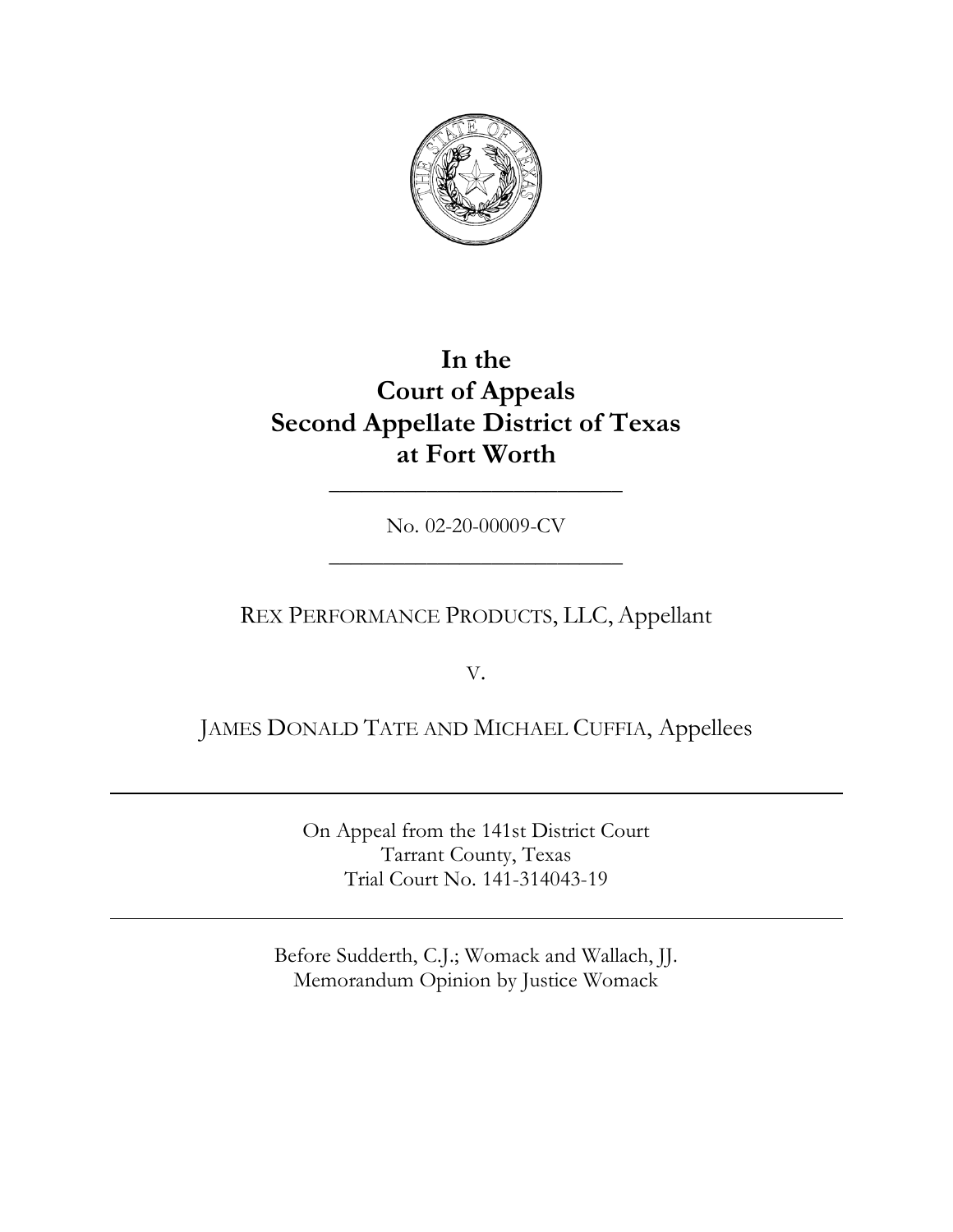## **MEMORANDUM OPINION**

#### **I. INTRODUCTION**

Appellant Rex Performance Products, LLC (RPP) sued Appellees James Donald Tate (RPP's president and chief executive officer) and Michael Cuffia (RPP's director of operations) and alleged that (1) Tate negotiated the sale of RPP's assets to another company, (2) unknown to RPP, Tate negotiated a separate retention bonus (or "super bonus") agreement benefitting Tate and Cuffia at the expense of RPP's sales price, and (3) Tate deliberately downloaded a virus onto his RPP computer to destroy evidence of his reducing RPP's sales price in a tradeoff for his and Cuffia's "super bonus." After the trial court granted Tate and Cuffia's traditional and noevidence motion for summary judgment and dismissed RPP's claims, RPP brought this appeal. We affirm the portion of the summary judgment dismissing the claim that Tate breached his common law fiduciary duty by downloading a virus on RPP's computer. We reverse the remaining portions and remand those matters for trial.

## **II. BACKGROUND**

## **A. The Parties**

RPP is a Michigan limited liability company that manufacturers polyethylene foam, the material used to protect goods during shipping. Pregis Performance Products<sup>1</sup> (Pregis) is a provider of protective packaging materials and systems

<sup>1</sup>Pregis Performance Products LLC was newly created just before the transaction closed. Pregis LLC was the entity which negotiated the asset sale.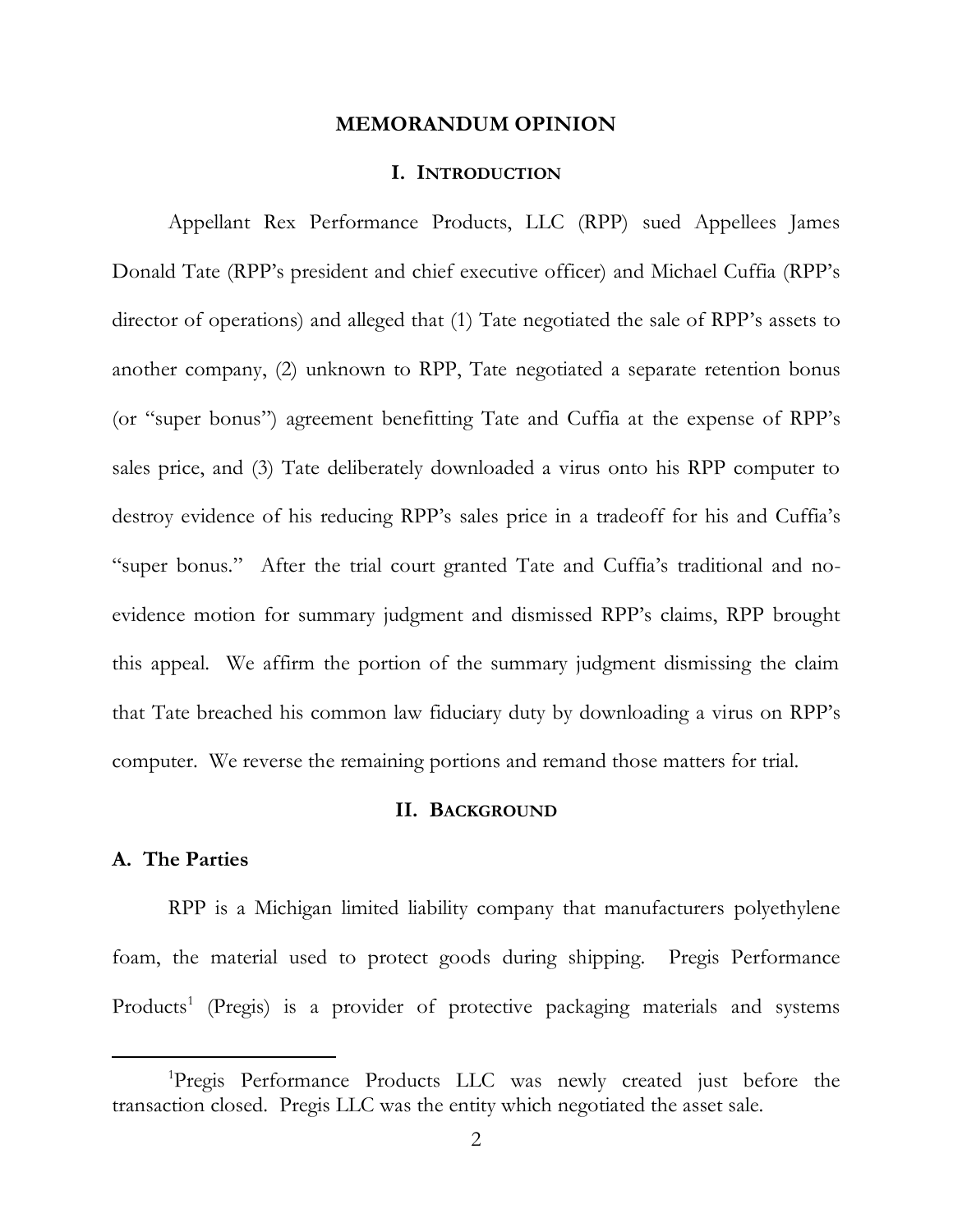headquartered in Chicago that operates multiple North American manufacturing and warehousing facilities devoted to protective packaging solutions. On February 23, 2018, RPP completed its asset sale to Pregis. At the time of the asset sale, RPP's equity was held as follows:

- Williamette Holdings, LLC, a Nebraska limited liability company— 63.12%
- Tate, RPP's President and Chief Executive Officer—21.33%
- Cuffia, RPP's Director of Operations—9.55%
- Jeff Smith, RPP's Director of Engineering—5%
- Emerald Peak Group, LLC, a South Dakota limited liability company—  $1\%$ .

Williamette is owned equally by John Ballinger, Rob Story, and Rex Hansen, and each of the Williamette members personally guaranteed the debts of RPP and personally funded financing to RPP. 2 Emerald Peak is owned equally by Rex Hansen and Heidi Hansen. Hansen<sup>3</sup> also owns and controls an entity by the name of Maxwell Morgan, LLC, which had lent significant amounts of money to RPP. While neither Hansen, Ballinger, nor Story ever received a salary from RPP, both Tate and Cuffia received salaries while employed by RPP.

<sup>&</sup>lt;sup>2</sup> According to Hansen, neither Tate nor Cuffia ever signed a personal guaranty of any of the debts of RPP.

<sup>&</sup>lt;sup>3</sup>All references to "Hansen" in this opinion refer to Rex Hansen rather than Heidi Hansen.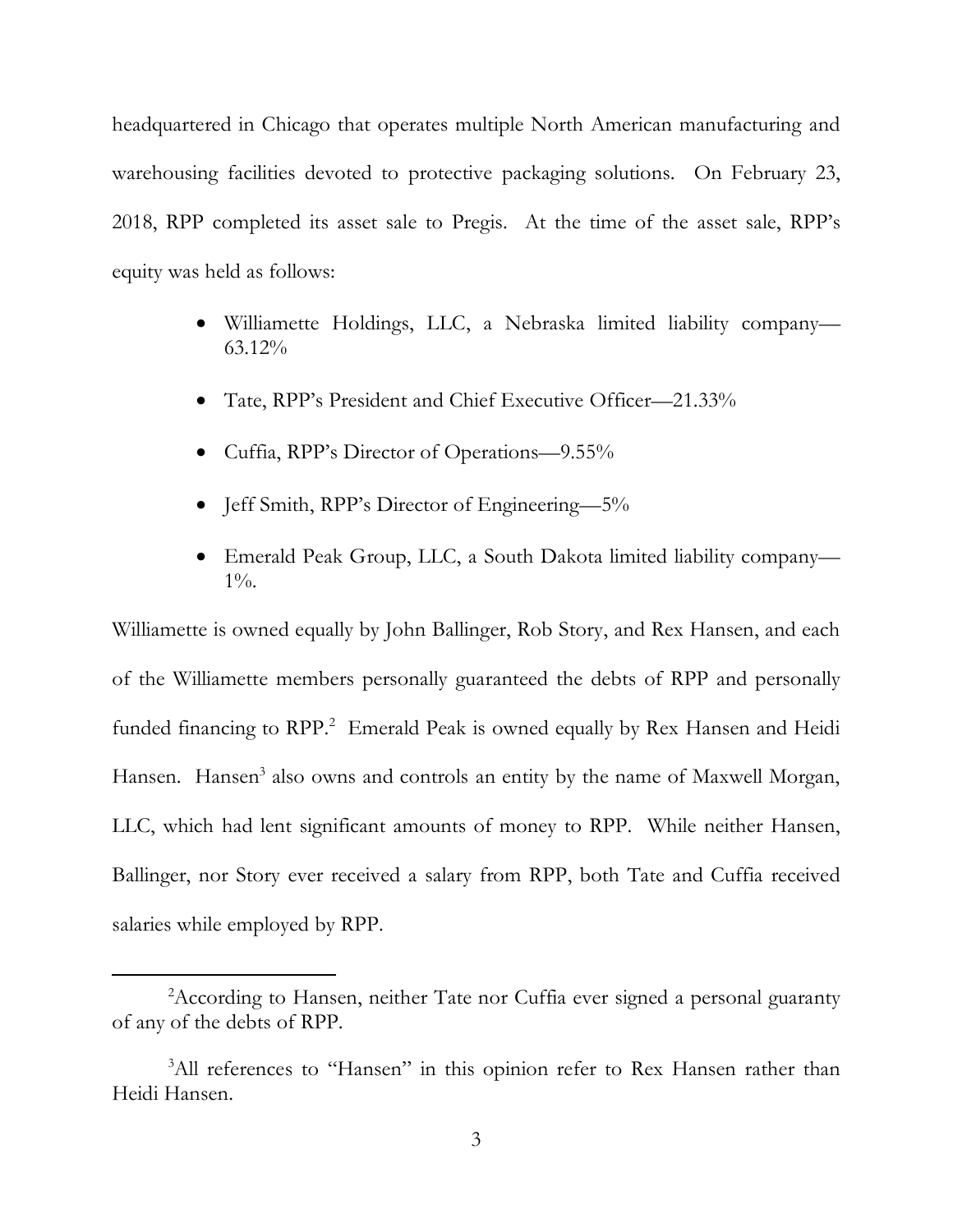## **B. The Asset Sale Negotiations**

According to Hansen, discussion of the asset sale began in November 2016 when Manu Bettegowda, a member of the Pregis board of directors, approached RPP regarding the possibility of purchasing all of RPP's assets. A formal letter of intent was submitted around January 5, 2017. Negotiations on behalf of RPP were led by Hansen before the letter of intent and by Tate thereafter.

In Hansen's opinion, the proposed price to purchase all of RPP's assets was \$24 million before the parties terminated discussions in February 2017. Bettegowda also testified in his deposition that the first round of negotiations involved a letter of intent at \$24 million, but that deal fell apart.

As early as October 21, 2017, Tate was communicating to Cuffia to "[t]hink about creative ways to craft this deal so that M[axwell] M[organ] doesn't derail it and the added values go to the RPP team." Negotiations started again in December 2017 when, according to Hansen, Pregis contacted Tate, who was entrusted with the responsibility of negotiating the sale on behalf of RPP and was authorized to sell RPP's assets to Pregis for \$20 million.<sup>4</sup>

<sup>4</sup> In his deposition, Hansen admitted that he "had no direct communication from Pregis [that] they would pay [\$20 million]." Hansen also testified that he had no direct communication with anybody who told him that they would pay \$20 million for RPP in this time period and that there was no valuation analysis completed by a third party that indicated that the company was worth \$20 million.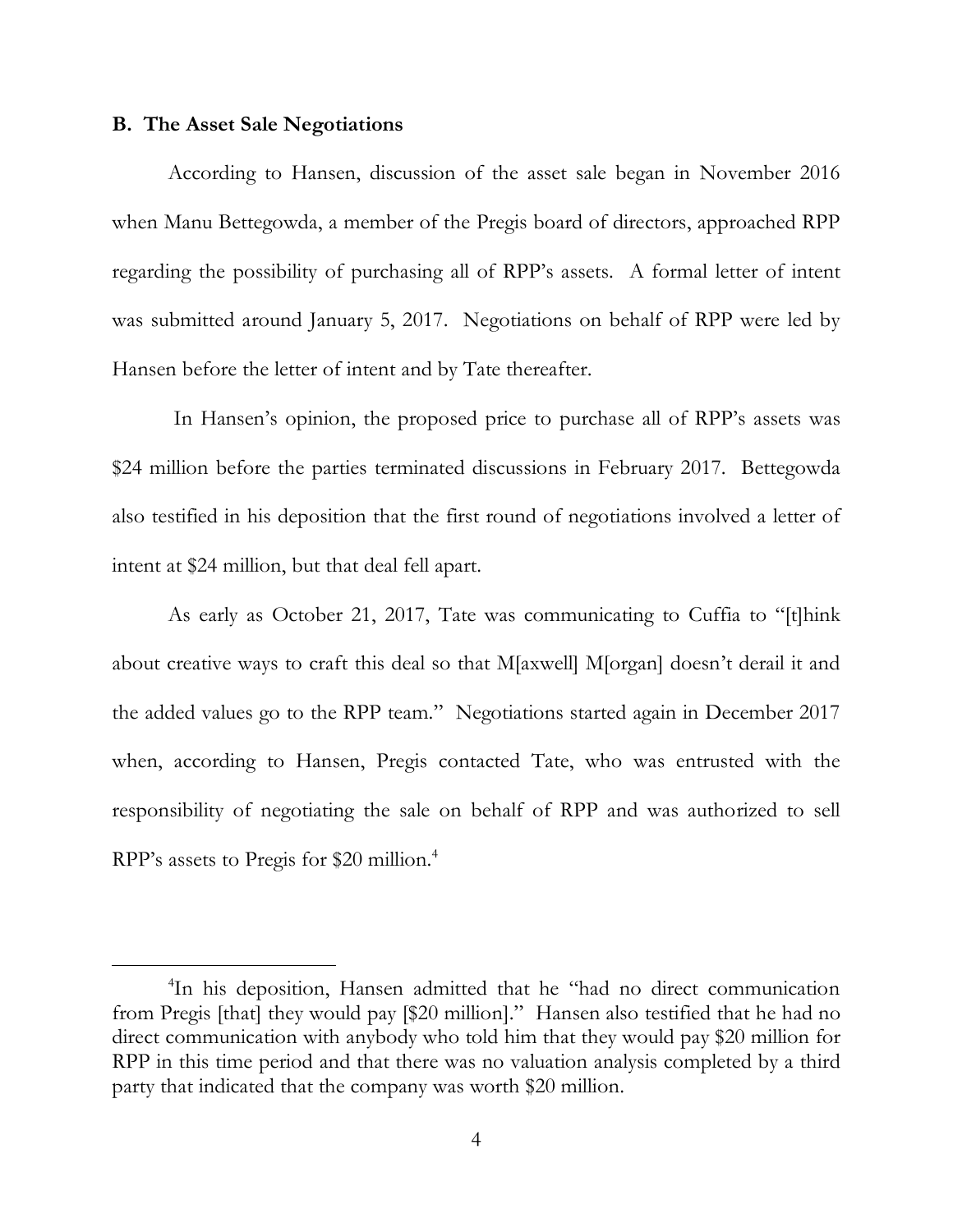By January 15, 2018, it was clear that Tate was unhappy with the deal. On that date, Tate emailed Hansen:

I look at [the deal] and say, hmmm are the ownership percentages [in RPP] representative of the time, effort, sacrifices and commitment put forth by such individuals? Easy for me to rank accordingly, but I'd rank #1 D Tate #1A R Hansen #3 M Cuffia #4 Jeff Smith #5 J Ballinger #6 Rob . . . . I'm very dissatisfied with less than \$2 million; rather pitiful showing for all the commitment, effort, time and sacrifices.

Hansen responded, "Unfortunately this has not ended in the pop we all wanted. . . . Let's drag it across the line, and fin[d] the next deal that costs less and makes us more!"

After Tate met with Pregis personnel on January 15, 2018, Hansen contends that Tate advised the RPP members that Pregis would offer no more than \$18 million for the RPP assets. Hansen says that "[s]hortly thereafter, Tate lowered the price again, and advised the other RPP members that Pregis was only willing to pay \$17 million." 5

After consultation, the RPP members agreed to the purchase price because, in Hansen's words, "Tate was adamant that \$17 million was the best price RPP was going to receive and pressured the other RPP members to accept the offer." One day later, Tate texted Bettegowda, "In case Rex calls you randomly I've communicated to him 2 days ago you've offered \$16.5-17 with \$17 as max."

<sup>&</sup>lt;sup>5</sup>Bettegowda later testified at his deposition that Tate did not suggest reducing the purchase price from over \$18 million to \$17 million.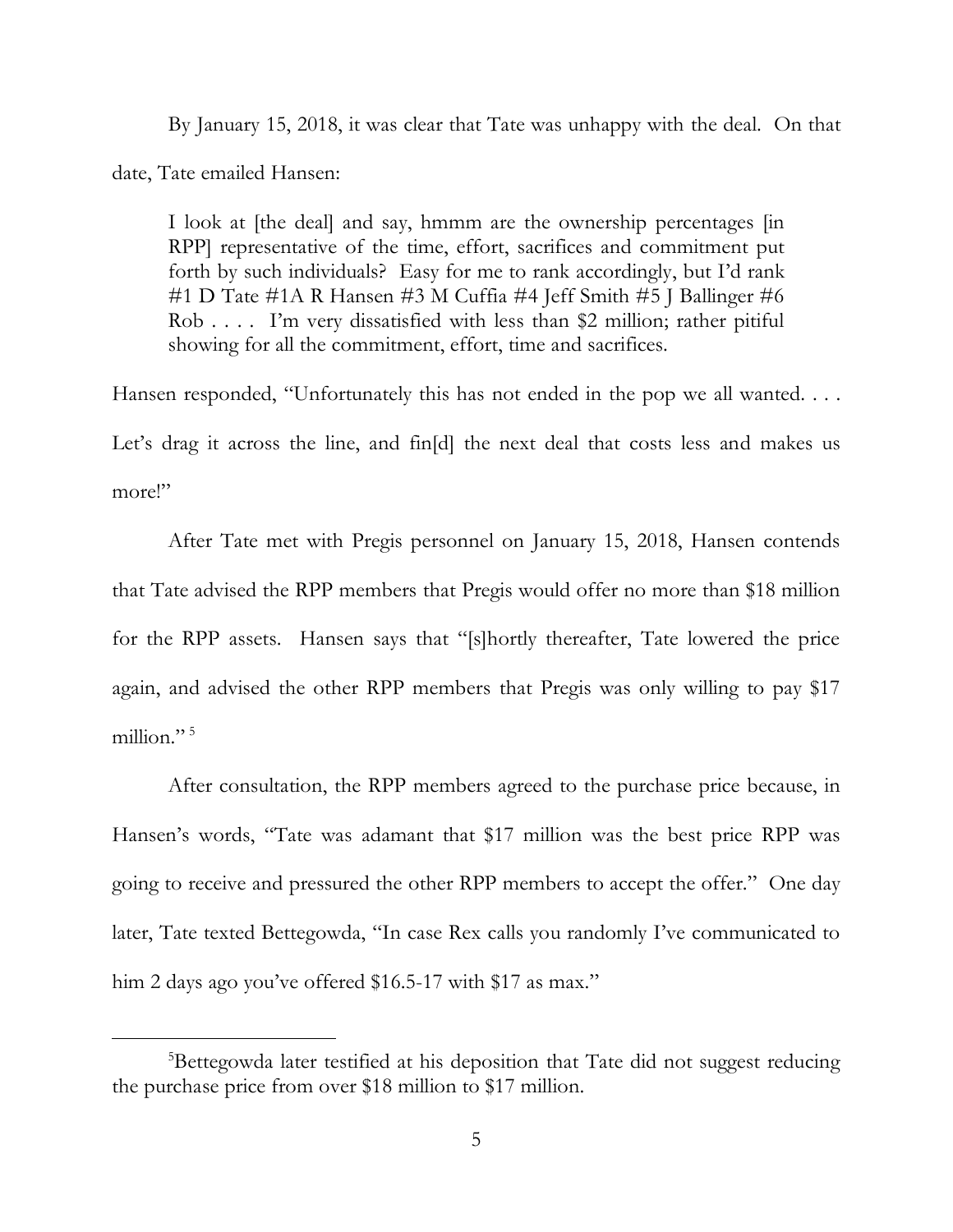## **C. The "Super Bonus"**

Much of the dispute in this case centers around what the parties have referred to as a "super bonus." In his deposition, Tate testified that the idea for the "super bonus" originated with Bettegowda. In a January 18, 2018 email to Cuffia, Tate discussed the

compensatory plan payable to the RPP Executive Team: The Purchase Price of \$17<sup>[1</sup>]million would be paid to Rex Ownership and a separate and additional bucket of \$1.5 million would be set aside and payable as a "super bonus" to the Executive Team for their commitment to the Pregis Team.

The "super bonus" would be paid separately from any salary/bonus package and paid in three installments over a one-year period.

Bettegowda confirmed the deal in an internal January 18, 2018 email: "We have agreement on Rex. 17 mln pp at close. 750 in six months to management and another 750 k at 12 months. Please keep the retention payments confidential as this will not be in the contract."

On the same day, Tate sent an email to Bettegowda "intended to summarize our last phone call regarding our discussion[.] Our last conversation confirmed your purchase price offer as a cash asset purchase price of \$17 million, plus inventory with a quick close; approximately 2/15/2018." The email included details about himself described as the "Executive Team Leader: Don Tate"—as well as his statement, "I'm happy to cash in my equity position and super bonus from RPP and take an opportunity outside the Packaging World if that better serves you and the Pregis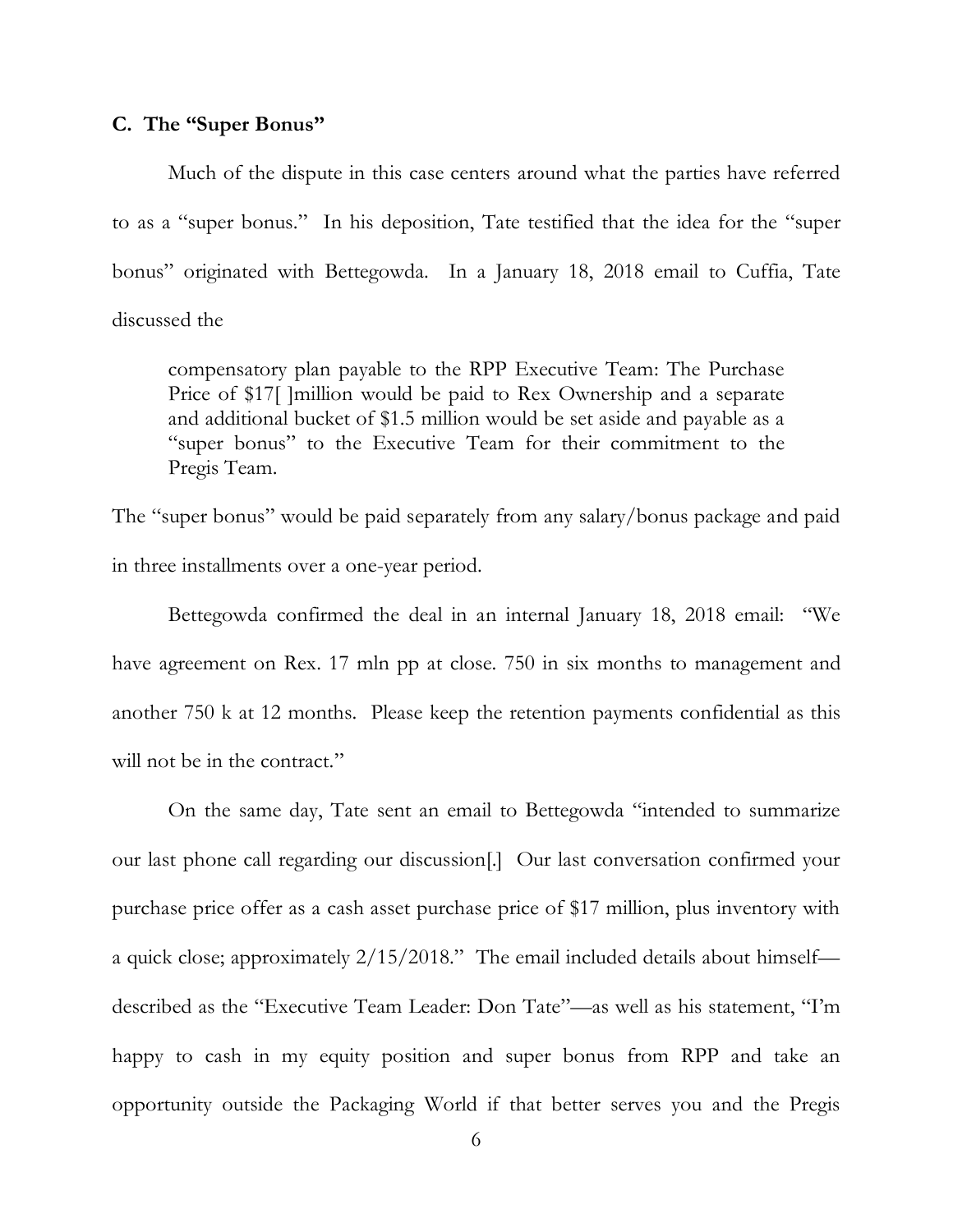Team." The email concluded with Tate's promise, "My commitment is, as yours, to stay engaged as the primary RPP contact to assure we don't get derailed; we'll not allow Rex/John nor Kevin/Keith, nor anyone else from either side to derail the project."

On January 19, 2018, Tate sent another email to Bettegowda setting out the terms of the agreement:

Those of us who are equity owners get the money up front from the sale and felt that some part of the super bonus should also be paid up front to offset the lower price for the business. Rex has been adamant a[b]ou[t] getting \$20 million for the business, but us equity owners have persuaded him to consider \$18 and then we put a bit more pressure on him for the \$17 with knowledge that there would be employment bonuses for those staying with the sale.

Two days later, Tate sent Cuffia an email noting, "If they'll agree with 30% superbonus up front, it's a lil more than the difference between \$17 and \$18." Tate then confirmed with Bettegowda on the same day that the purchase offer was for "\$17 million plus inventory," with a "super bonus" program that is "separate and independent of this purchase agreement and will remain totally confidential and separated from the LOI [letter of intent], APA [asset purchase agreement] and/or any of the other purchase sell documents."

On January 22, 2018, Bettegowda emailed Kevin Baudhuin, Pregis's president and CEO, saying,

I don't think they are leaving at close. The reason the 1.5 mln isn't mentioned anywhere is that he doesn't want Rex to know about it as they are getting nothing on the 17. The price was 18 and change and he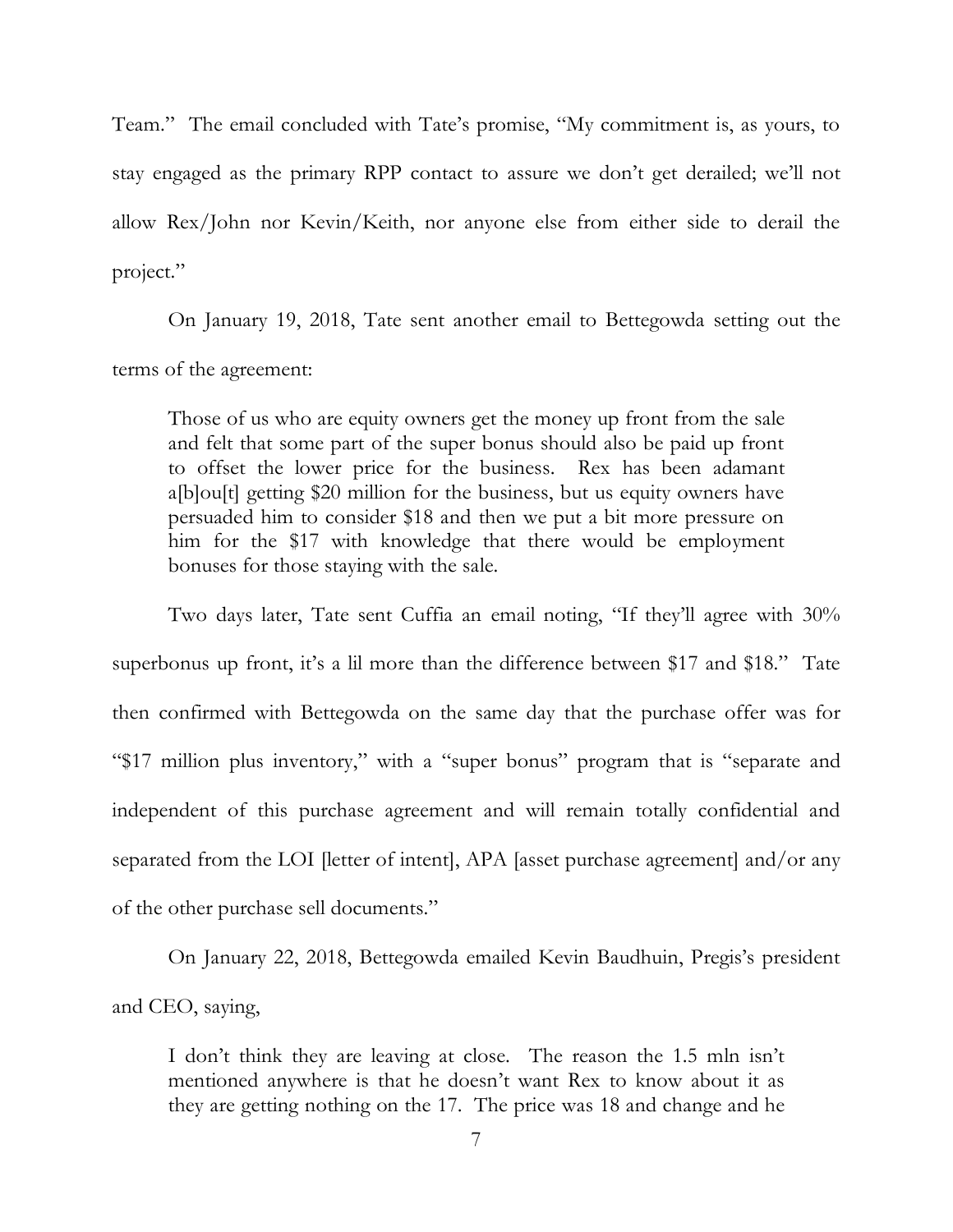suggested moving it to 17 and using a million to pay the team and to keep them on board.

Baudhuin responded,

Feels like with this being separate they could get the[ir] \$17mm and leave[.] [D]o you agree? Without them staying on board I lose a bit of interest at the price and the current profit level.

Additionally, to incentivize the Executive and Local Team, a Super Bonus program has been offered and will be separate and independent of this purchase agreement and will remain totally confidential and separated from the LOI, APA and/or any of the other purchase sell documents.

Hansen contends that there was never an offer presented to him for anything greater than \$17 million. In his words, "Instead of discussing a potential \$18.5 million that was available for the sales price, Tate wove a tale of woe, advising the RPP team that they should count their blessings that Pregis was willing to offer \$17 million."

## **D. RPP's Discovery of the "Super Bonus"**

According to Hansen, he first learned of the "super bonus" after the weekend of January 20–21, 2018, when he "met with the RPP executive team to discuss Tate's suggestion that we fire one of RPP's employees, John McMillan, for cause. To support that potential termination, Tate agreed to allow RPP's IT specialist to search his emails for communications concerning McMillan." Hansen, Ballinger, and another person then conducted a review of emails on January 24, 2018, "in order to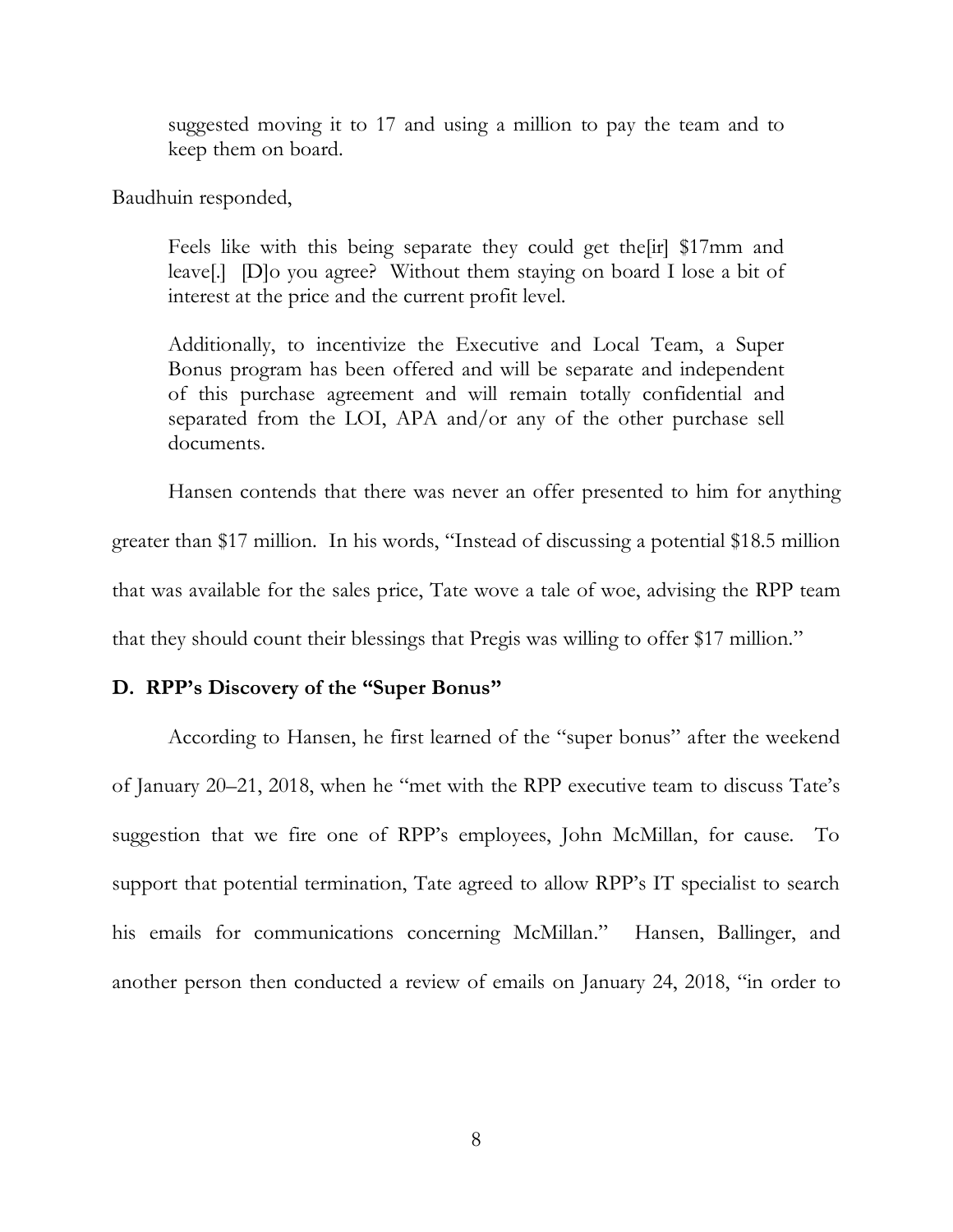collect information RPP might need following the transaction with Pregis." 6 In Hansen's words,

The reviews resulted in the startling discovery that Tate had negotiated a secret deal with Pregis, through Bettegowda, whereby Tate and others would receive a "Super Bonus" of \$1.5 million (separate and apart from job-related compensation) in exchange for driving the sales price of RPP's assets down from \$20 million to \$17 million.

In addition to the earlier emails, Hansen says that he discovered a January 23,

2018 email from Tate to Bettegowda which included the following charts that, in Tate's words, showed a "summary of the ownership payout and [his] thinking around the retention bonus payments."<sup>7</sup>

|                     | <b>Purchase Price</b> | N Cash Proceeds |           |              |         |        | \$18,500,000 \$18 vs \$17 |               |            |  |
|---------------------|-----------------------|-----------------|-----------|--------------|---------|--------|---------------------------|---------------|------------|--|
|                     | \$17,000,000          |                 | 3,839,621 |              |         |        | \$5,339,621               | \$(1,500,000) |            |  |
| Willamette Holdings | 63.12% \$             |                 | 2,423,569 | $\mathsf{S}$ | 807,856 | 33.33% | \$3,370,369               |               | (946, 800) |  |
| <b>Emerald Peak</b> | $1.00\%$ \$           |                 | 38,396    |              |         |        | 53.396                    |               | (15,000)   |  |
| James Tate          | 21.33% \$             |                 | 818.991   |              |         |        | 1,138,941                 |               | (319,950)  |  |
| Michael Cuffia      | $9.55\%$ \$           |                 | 366,684   |              |         |        | 509,934                   |               | (143, 250) |  |
| Jeff Smith          | $5.00\%$ \$           |                 | 191,981   |              |         |        | 266,981                   |               | (75,000)   |  |

<sup>&</sup>lt;sup>6</sup>Hansen testified in his deposition that Tate authorized the email review because Tate felt that RPP "could fire John McMillan for cause, because he was not living up to the expectations he set for himself."

<sup>7</sup> Jeff Smith is RPP's Director of Engineering who was to receive a 2% equity position in RPP profits as of June 1, 2016. In addition, he was to receive an additional 1% equity position in RPP each year from December 31, 2016, through December 31, 2018. Smith and Nilesh Amrutiya, a process engineer, are described as "management employees of RPP" in "Defendants' Traditional and No-Evidence Motion for Summary Judgment."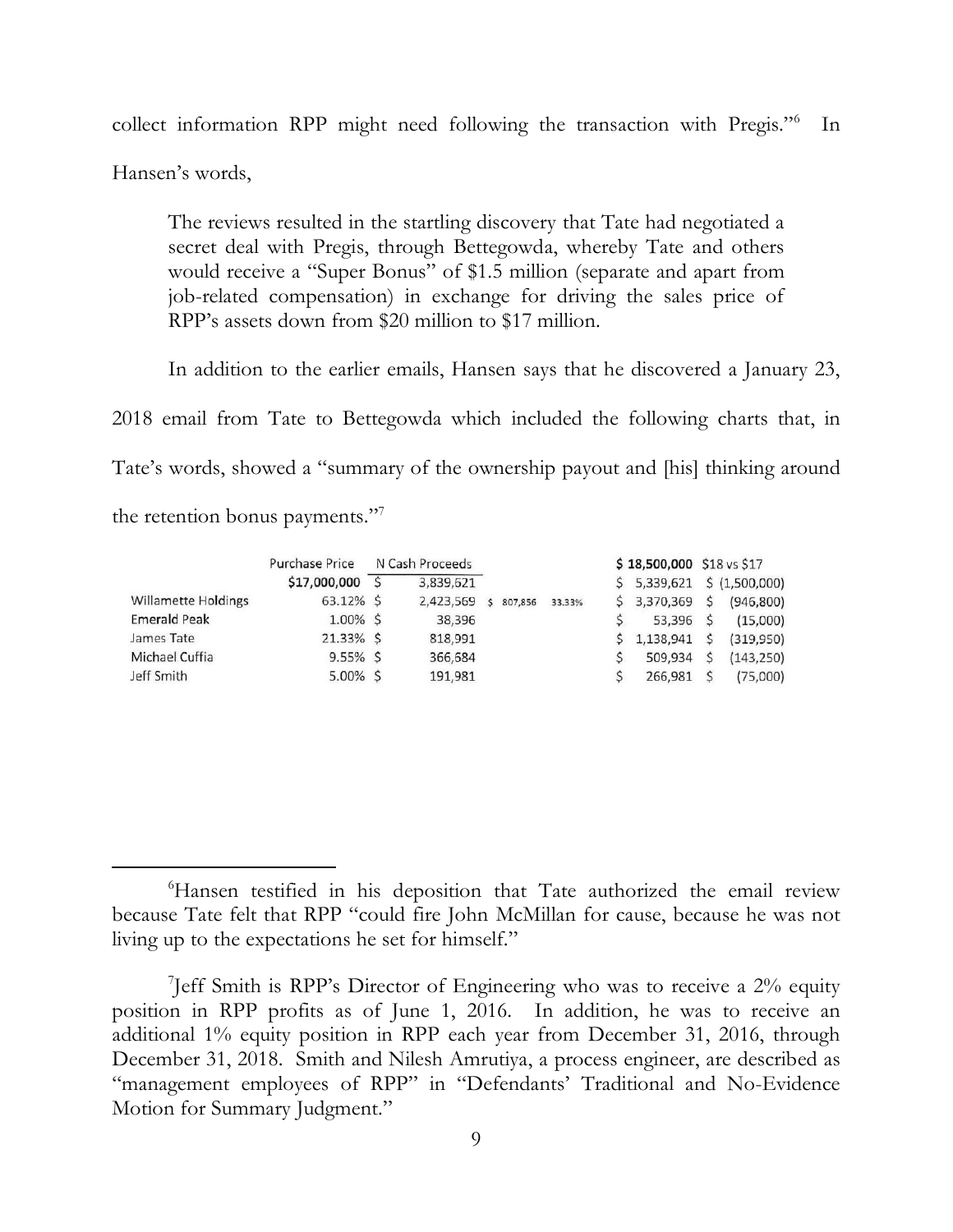| <b>Team Retention Bonus Payout Summary</b> |           |             |                   |              |  |                      |    |                  |  |  |
|--------------------------------------------|-----------|-------------|-------------------|--------------|--|----------------------|----|------------------|--|--|
|                                            |           | \$1,500,000 |                   |              |  |                      |    | 33% k            |  |  |
|                                            | Hire Date | loid %      | lnew %            | adj % Nilesh |  | <b>Retention Pay</b> |    | 3 equal payments |  |  |
| James Tate                                 | 1/1/2012  | 21.330%     | 59.43157% 51.4mm  |              |  | 832,042              | Ś  | 277,347.22       |  |  |
| Michael Cuffia                             | 2/17/2013 | 9.560%      | 26.63693% \$1.4mm |              |  | 372,917              | s  | 124,305.68       |  |  |
| l Jeff Smith                               | 6/1/2015  | 5.000%      | 13.93145% 51.4mm  |              |  | 195,041              | -5 | 65,013.77        |  |  |
| Nilesh A                                   | 3/1/2012  |             |                   |              |  | 100,000              |    | 33,333.33        |  |  |
|                                            |           |             |                   |              |  | 1.500,000            | \$ | 500,000.00       |  |  |
|                                            |           | 35.890%     | 100.00%           |              |  |                      |    |                  |  |  |
|                                            |           | x           | 2.78629           |              |  |                      |    |                  |  |  |

After discovering the emails, Hansen did not contact Tate to ask him about the "super bonus." Rather, Hansen believed that "our best option was going forward with the sale." At his deposition, Hansen explained his thought process:

[O]ur discussions were really we were concentrating on what were our options, what could we do right now. And one of the options was, hey, call Manu [Bettegowda], confront him on this. Call D[o]n Tate, confront him on this. The other option was to, hey, let's figure out what our rights would be if we close the deal.

The one thing that we felt absolutely was that Don Tate would, if we confronted Don Tate, he would walk out the door, and our backup plan for management in case something happened to Don Tate was always Michael Cuffia. But it became pretty apparent Michael Cuffia was complicit in the super bonus arrangement, so we felt we didn't have a good management backup program. And the company, while finally hitting some sales targets, was losing money really fast.

So our ultimate analysis was we have to close this deal as it is and maintain our rights as best we can to get any fairness out of this when it is all over.

## **E. Letter of Intent and Continued Negotiations**

A letter of intent, which was signed by Bettegowda on behalf of Pregis and by

Hansen on behalf of RPP, was entered into on January 29, 2018. In addition to other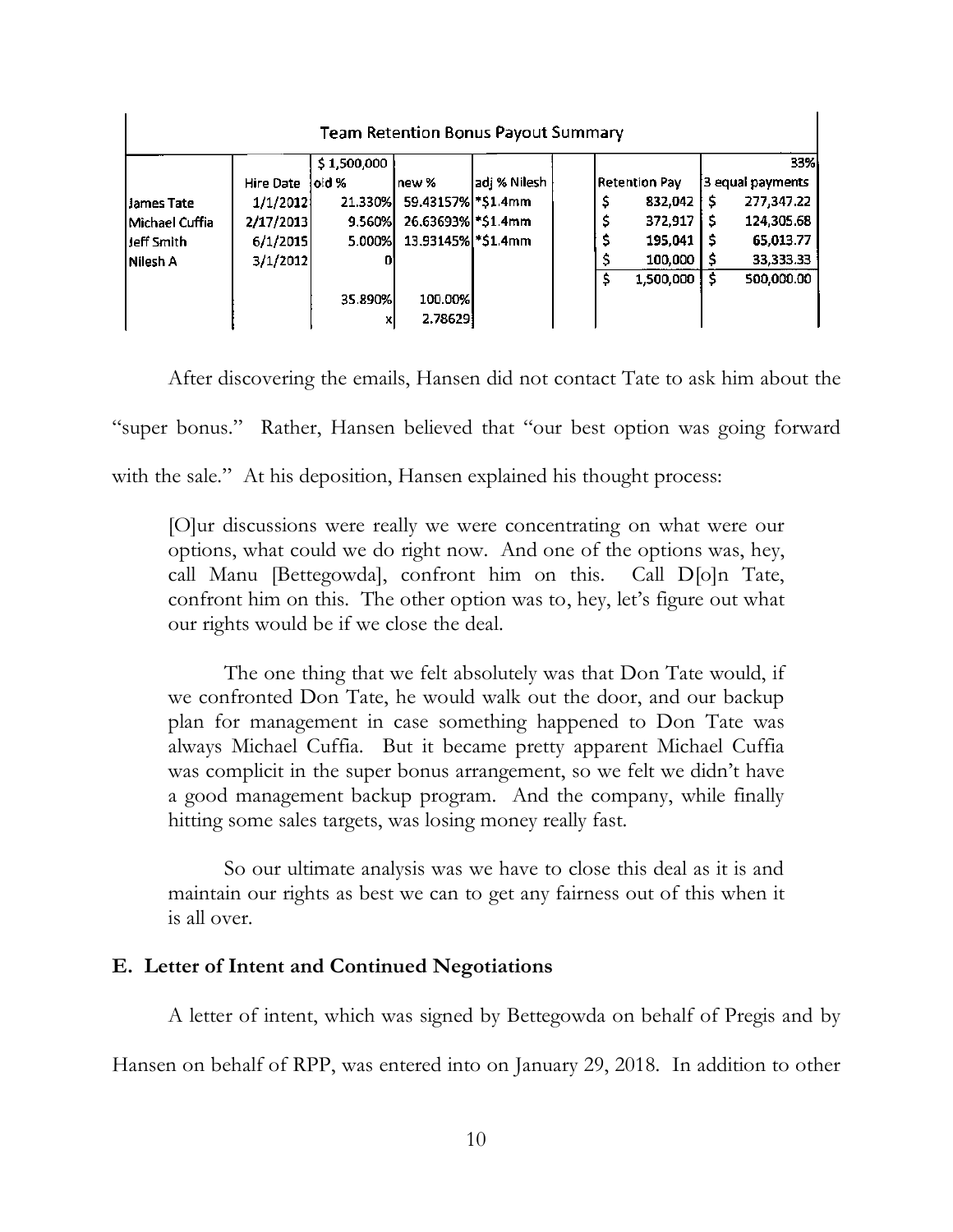agreements, it set out the \$17 million purchase price but did not reference the retention bonus agreements.

Tate said that he, Story, and Ballinger (the Williamette members) continued to discuss their options from January 24 up until February 23. Ballinger was worried about what Pregis would do: "In a negotiation, each side keeps its cards close to the vest. In our negotiation, none of our cards were close to the vest because our negotiator was sharing the data, our side data with the other side, so that caused us a huge problem."

 Despite the knowledge of the "super bonus," Hansen continued to push for the sale. After receiving a February 7, 2018 email from Tate saying that he was "trying as hard as [he could] to get this deal with Pregis across the finish line but [was] struggling big time to commit to staying and working for them," Hansen's response was, "You can do it!!"

On February 13, 2018, Bettegowda sent Tate the retention bonus agreement. Two days later, the email containing the retention bonus agreement was obtained and forwarded to Hansen. However, according to Hansen, he did not receive an executed copy of the retention bonus agreement until after this lawsuit was filed.

In his deposition, Bettegowda testified that Pregis would not have "done the deal" without the management team. There were two separate components associated with the purchase price of \$17 million—one was the purchase of the assets, and the second was a series of retention bonus agreements. In this "second" round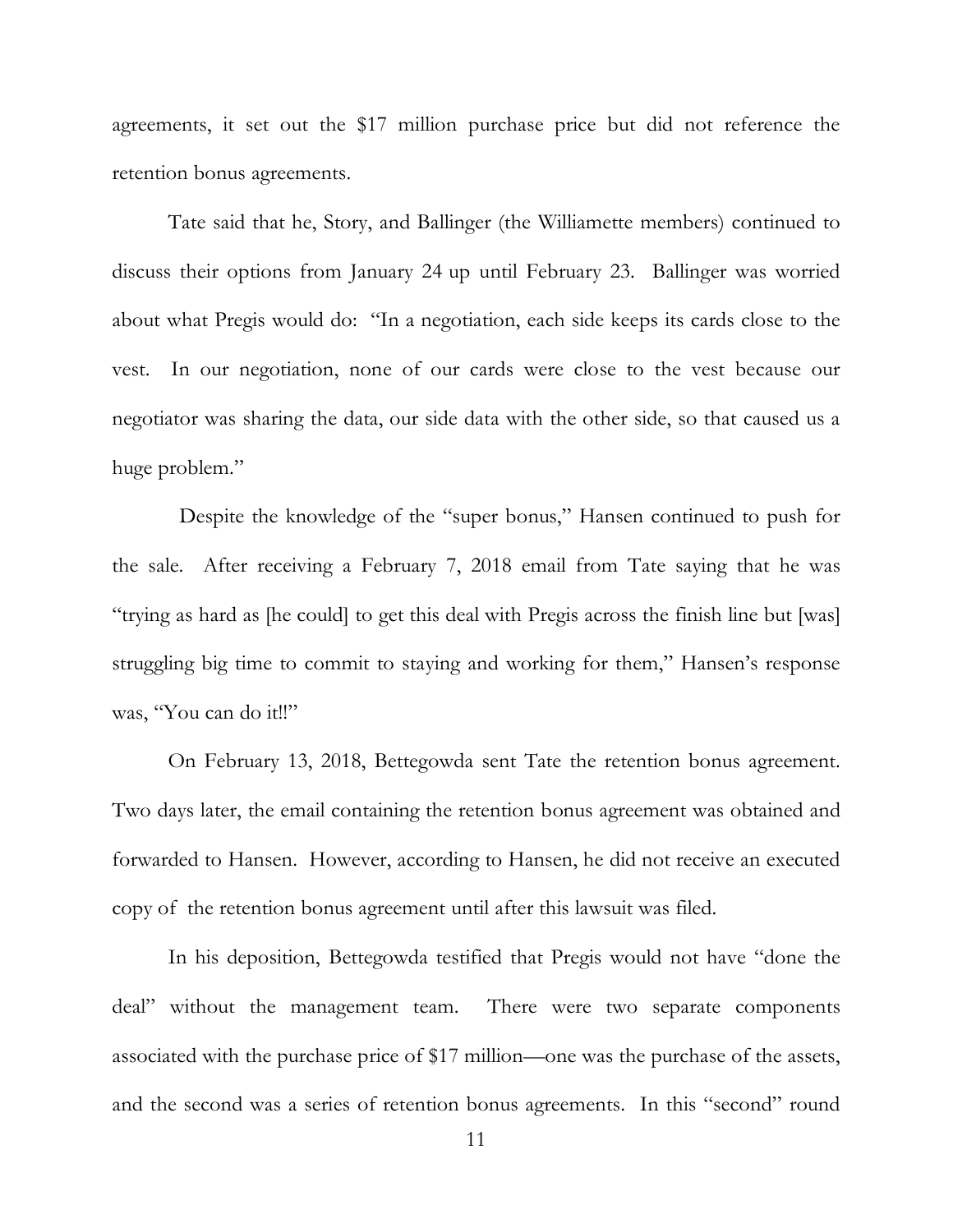of negotiations with RPP, Bettegowda stated that Pregis never agreed to pay more than \$17 million and that Tate did not suggest reducing the purchase price from over \$18 million to \$17 million.

## **F. Request for Releases**

As the deal approached closing, Tate sought to get releases before signing the agreement. According to Hansen, "Over the course of February 22, 2018, until the deal was closed on February 23, 2018, Tate, either himself or through his lawyer, made 13 demands for full releases before Tate would sign the APA." Despite the demands, Hansen said that "[e]ach of Tate and Cuffia's demands for releases of liability were explicitly and unequivocally refused."

RPP's counsel in the underlying transactions, Stephen Gross, testified at his deposition that Tate told him the following about why he wanted a release:

[W]hat Don Tate told me was I don't want to be held responsible for things I didn't know about. I was not in control of the cash, there could have been financial irregularities, et cetera. Which is why my thought in a way to bridge the gap was to give Don what he wanted, which is the discretion of a limited release. . . .

However, according to Gross, when Tate was given a limited release, "he didn't want it, he wanted a complete release. Which is why I surmised that his real issue was the potential claims that you guys are now having fun with." Gross's "interpretation was [Tate] wanted a release because he was aware of the actions that are the subject matter of this complaint and he was trying to use his signature as leverage to get that."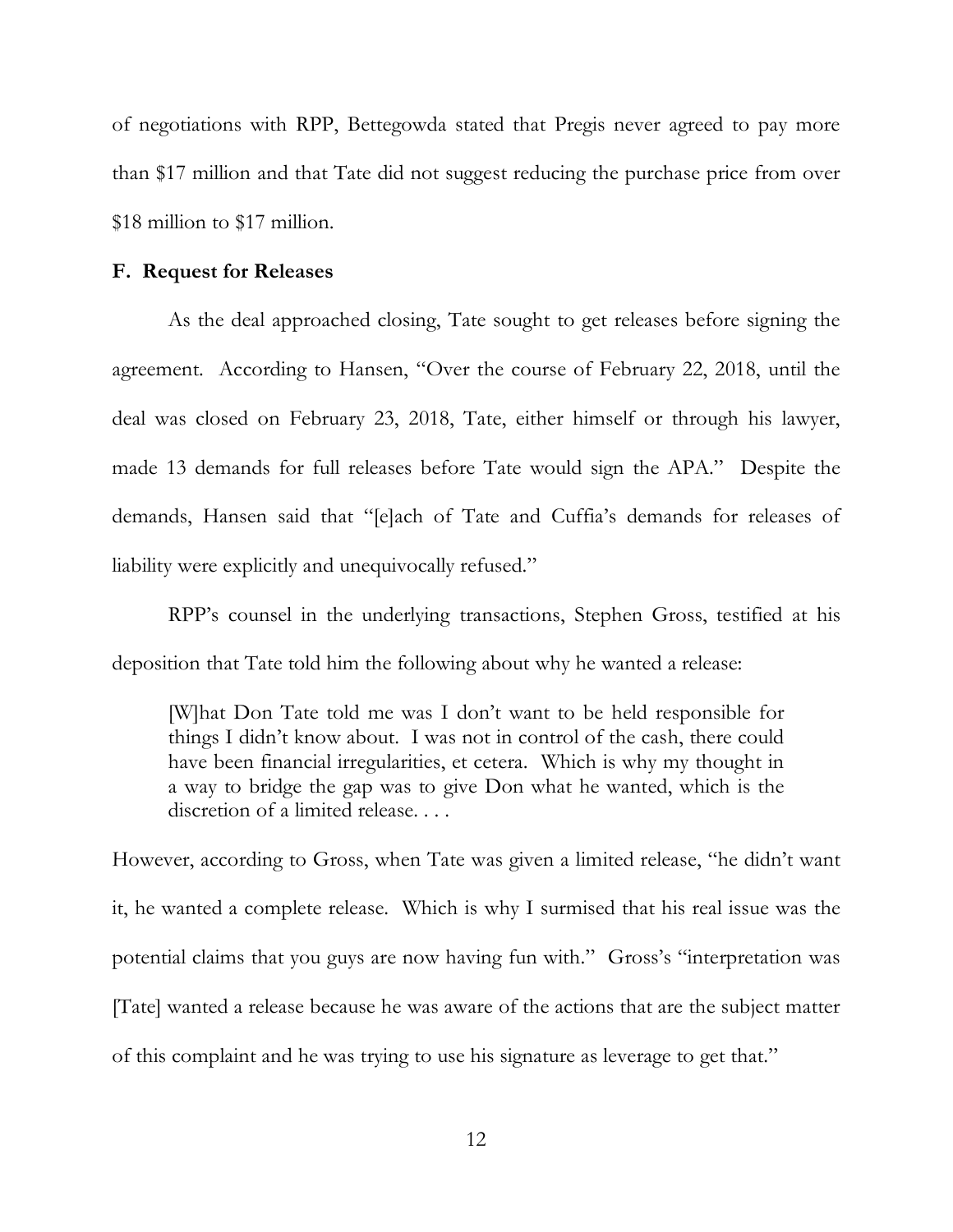As Hansen noted in his declaration, without Tate's and Cuffia's signatures, the entire sale was at an impasse: "It is important to recall that Tate and Cuffia are both equity owners of RPP and officers and employees of RPP. As equity owners, the sale of the assets of RPP to Pregis could not consummate without the signatures of Tate and Cuffia." Hansen asserted that Tate and Cuffia attempted to barter their signatures for full releases: "Tate and Cuffia decided to exploit this fact when, on February 22–23, 2018, they . . . attempted to withhold their signatures on the APA in exchange for full releases from any and all acts."

## **G. Computer Virus and Closing**

"Then," recounted Hansen, "conveniently, on February 21, 201[8], the day before Tate attempted to hold the entire transaction hostage for a full release from RPP, a virus infected Tate's computer and attac[k]ed his email. No one else's emails were attacked by the []virus."

Even though "[e]ach of Tate and Cuffia's demands for releases of liability were explicitly and unequivocally refused," the closing went forward on February 23, 2018. When the closing took place, Hansen was "aware that a super bonus may be paid or may not be paid." However, he thought it would occur.

According to Bettegowda, there were four people—two of whom were Tate and Cuffia—who received retention bonus agreements from Pregis. Tate and Cuffia went to work for Pregis and earned the bonuses in installments over time. In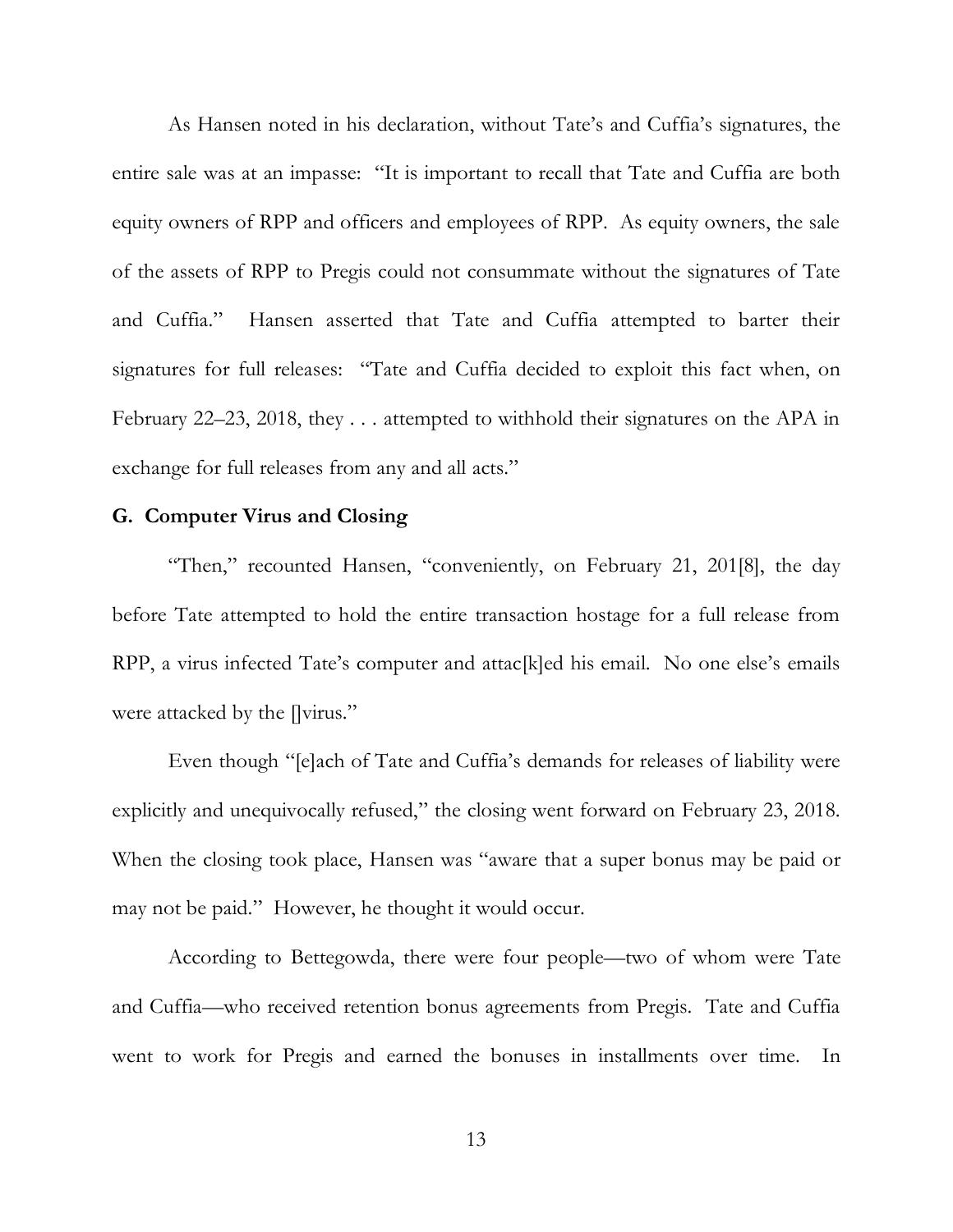Hansen's words, "Tate received a bonus four times the size of his annual salary for betraying RPP."

## **H. Litigation**

The closing occurred on Friday, February 23, and two lawsuits—one in Texas and one in Michigan—were filed on Monday, February 26. In this suit, RPP originally sued Tate, Bettegowda, Pregis, and Olympus Partners, LP.<sup>8</sup> The trial court granted the special appearance filed by Pregis and Bettegowda, which we affirmed. *Rex Performance Products, LLC v. Bettegowda*, No. 02-18-00171-CV, 2019 WL 3955205 (Tex. App.—Fort Worth Aug. 22, 2019, no pet.) (mem. op.). Later, Cuffia was added to the lawsuit.

In its pleadings, RPP alleged (1) breach of common law fiduciary duty against Tate and Cuffia on several grounds, (2) breach of common law fiduciary duty against Tate for destroying RPP electronic information by allegedly downloading a virus on his computer, (3) liability of all defendants as joint tortfeasors based on the "super bonus" agreement, and (4) conspiracy against all defendants for "driv[ing] down the purchase price for the assets of RPP in exchange for additional secret compensation to Tate[ and] Cuffia." Tate and Cuffia filed a general denial and asserted numerous affirmative defenses, including waiver and ratification.

<sup>8</sup> In its pleadings, RPP stated that Olympus Partners, LP, a private equity firm, acquired Pregis in May 2014. Hansen asserted in his declaration that Olympus Partners, LP owned Pregis at all times relevant to this dispute.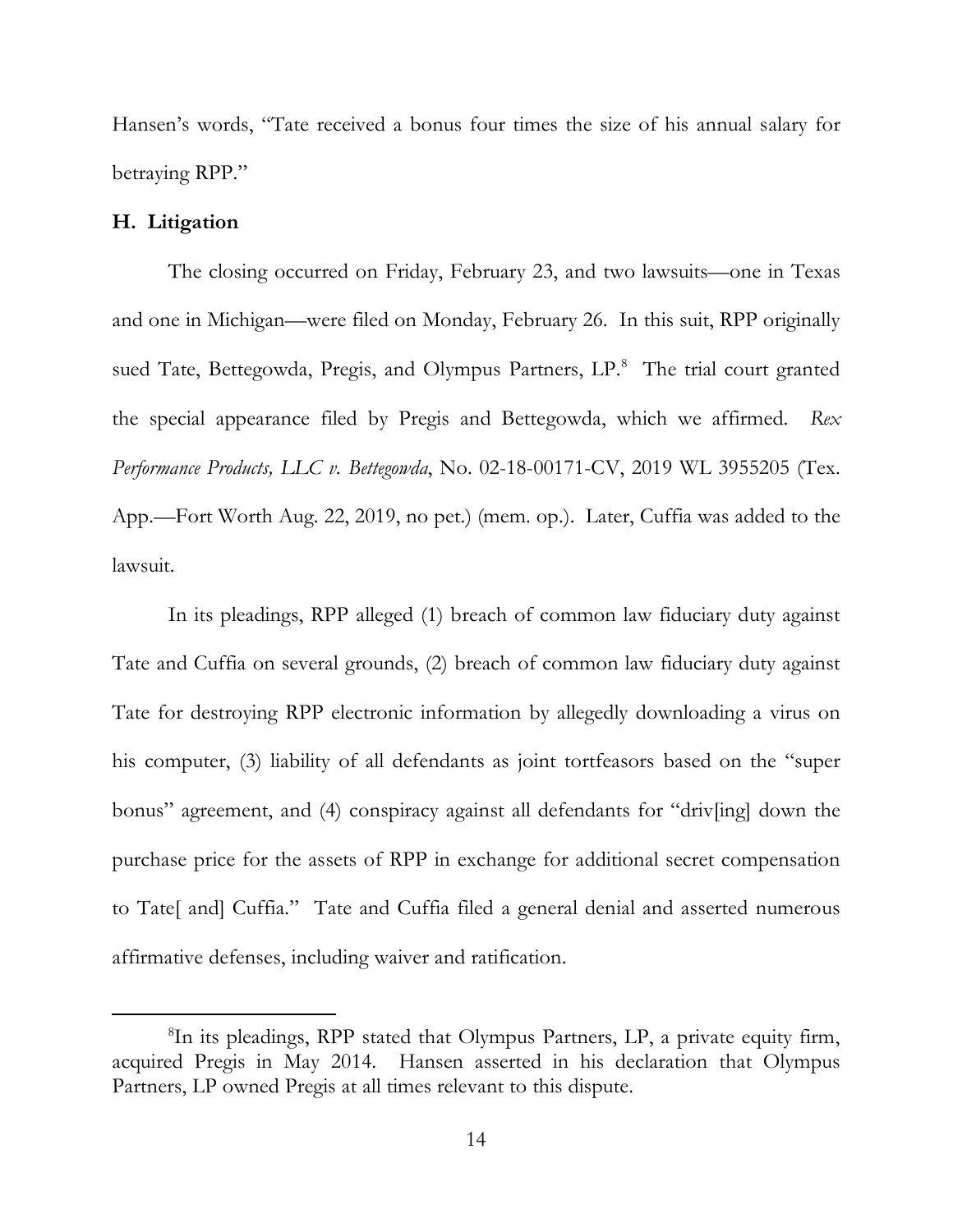After discovery, Tate and Cuffia filed their traditional and no-evidence motion for summary judgment. In their motion for summary judgment, Tate and Cuffia sought summary judgment because: (1) RPP knew of the retention bonuses before the sale; (2) RPP waived or ratified any alleged breach; (3) there is no evidence of damages, or RPP's damages are waived or ratified; and (4) there is no evidence Tate downloaded a virus onto his computer, or there is evidence that the virus was due to a ransomware demand. RPP responded to the motion.

After a hearing, the motion for summary judgment was granted, and the claims against Tate and Cuffia were severed. This appeal followed.

## **III. DISCUSSION**

## **A. Standard of Review**

We review a summary judgment de novo. *Travelers Ins. Co. v. Joachim*, 315 S.W.3d 860, 862 (Tex. 2010). We consider the evidence presented in the light most favorable to the nonmovant, crediting evidence favorable to the nonmovant if reasonable jurors could, and disregarding evidence contrary to the nonmovant unless reasonable jurors could not. *Mann Frankfort Stein & Lipp Advisors*, Inc. v. Fielding, 289 S.W.3d 844, 848 (Tex. 2009). We indulge every reasonable inference and resolve any doubts in the nonmovant's favor. *20801, Inc. v. Parker*, 249 S.W.3d 392, 399 (Tex. 2008).

When a party moves for both traditional and no-evidence summary judgments, we first consider the no-evidence motion. *First United Pentecostal Church of Beaumont v.*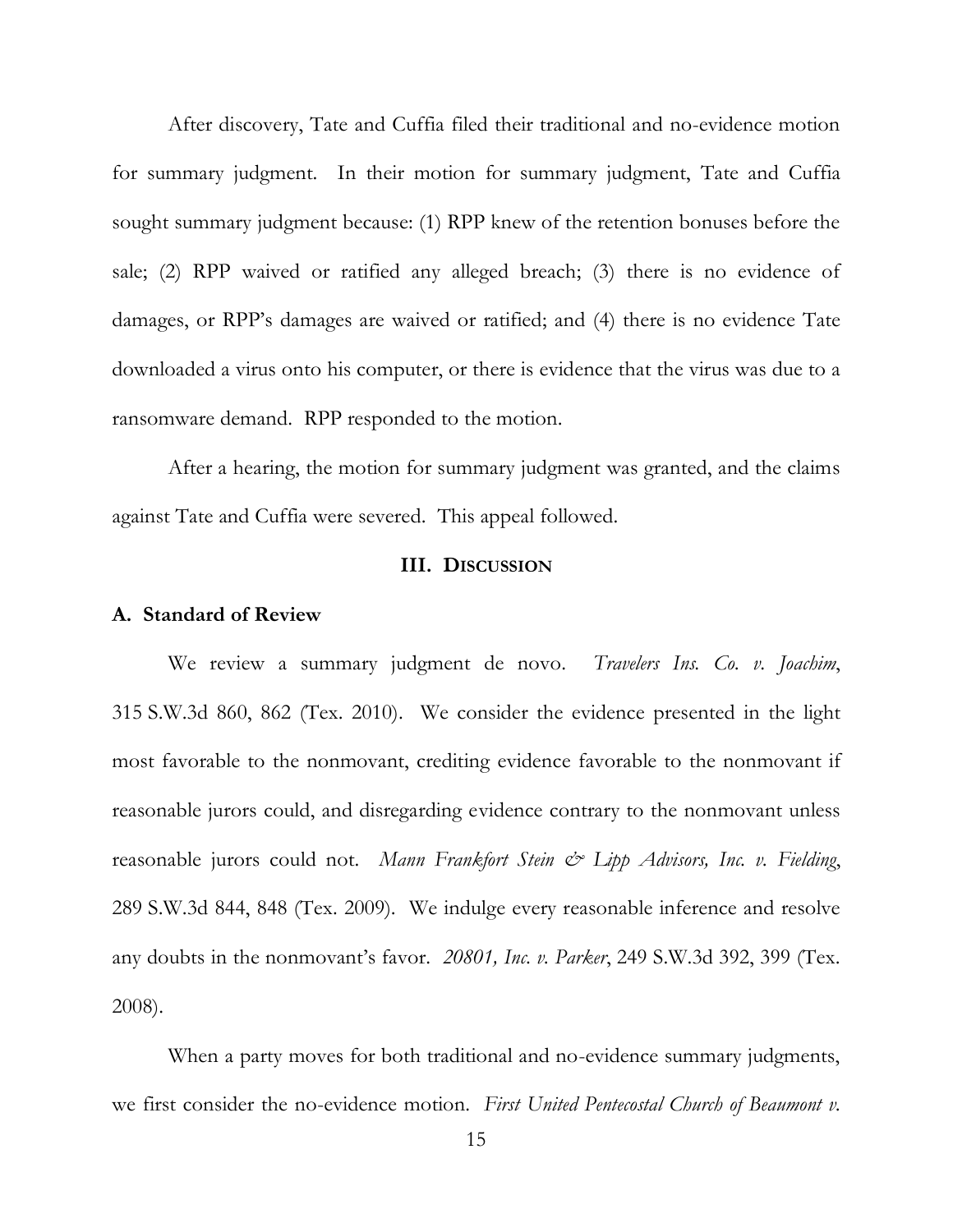*Parker*, 514 S.W.3d 214, 219 (Tex. 2017). If the non-movant fails to meet its burden under the no-evidence motion, there is no need to address the challenge to the traditional motion as it necessarily fails. *Id.*

A party may move for a no-evidence summary judgment "on the ground that there is no evidence of one or more essential elements of a claim or defense on which an adverse party would have the burden of proof at trial." Tex. R. Civ. P. 166a(i). The court must grant the motion unless the respondent produces summary judgment evidence raising a genuine issue of material fact. *Id.* The nonmovant may raise a genuine issue of material fact by producing "more than a scintilla of evidence establishing the existence of the challenged element." *Ford Motor Co. v. Ridgway*, 135 S.W.3d 598, 600 (Tex. 2004).

To obtain a traditional summary judgment, a movant must produce evidence showing that no genuine issue of material fact exists and that it is entitled to judgment as a matter of law. *Town of Shady Shores v. Swanson*, 590 S.W.3d 544, 551 (Tex. 2019); *see* Tex. R. Civ. P. 166a(c). A defendant that conclusively negates at least one essential element of a plaintiff's cause of action is entitled to summary judgment on that claim. *Frost Nat'l Bank v. Fernandez*, 315 S.W.3d 494, 508 (Tex. 2010); *see* Tex. R. Civ. P. 166a(b), (c). A defendant is entitled to summary judgment on an affirmative defense if the defendant presents summary judgment evidence that conclusively establishes each element of the affirmative defense. *See Chau v. Riddle*, 254 S.W.3d 453, 455 (Tex. 2008). Once the defendant meets its burden, the burden shifts to the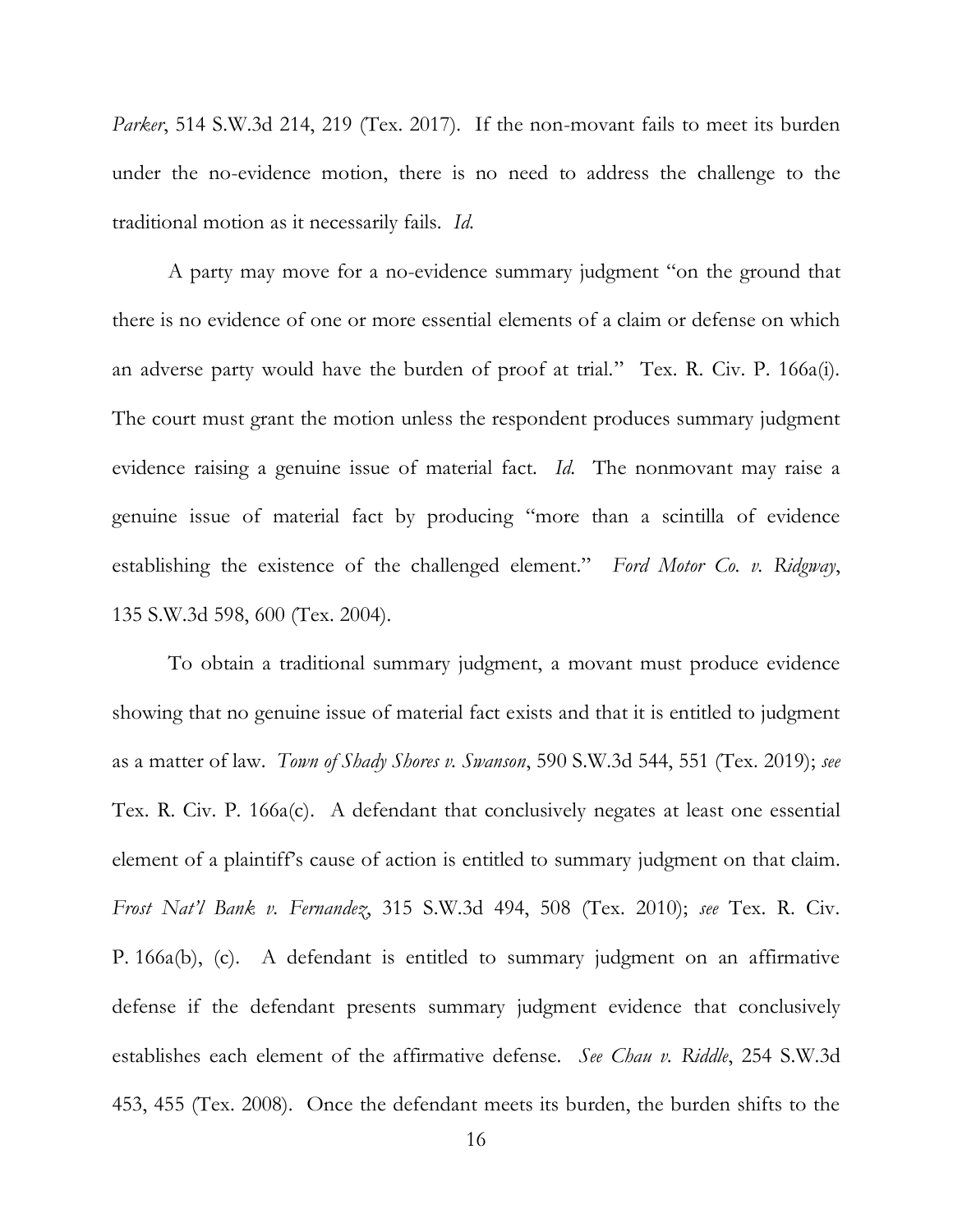nonmovant to raise a genuine issue of material fact precluding summary judgment on the affirmative defense. *See Centeq Realty, Inc. v. Siegler*, 899 S.W.2d 195, 197 (Tex. 1995).

## **B. Applicable Law**

## **1. Breach of Fiduciary Duty**

Generally, the elements of a claim for breach of fiduciary duty are (1) the existence of a fiduciary duty, (2) breach of the duty, (3) causation, and (4) damages. *First United Pentecostal Church,* 514 S.W.3d at 220. The law does not recognize a fiduciary relationship lightly. *Lundy v. Masson*, 260 S.W.3d 482, 501 (Tex. App.— Houston [14th Dist.] 2008, pet. denied). Whether such a duty exists depends on the circumstances. *Id.*

Corporate officers and directors owe a fiduciary duty to the corporation that they serve. *Int'l Bankers Life Ins. Co. v. Holloway*, 368 S.W.2d 567, 576 (Tex. 1963); *Grinnell v. Munson*, 137 S.W.3d 706, 718 (Tex. App.—San Antonio 2004, no pet.). A corporate fiduciary is under an obligation not to usurp corporate opportunities for personal gain, and equity will hold him accountable to the corporation for his profits if he does so. *Int'l Bankers*, 368 S.W.3d at 577. The responsibility of the corporate fiduciary includes the dedication of his uncorrupted business judgment for the sole benefit of the corporation. *Id.*

As this court has noted before, it is without question that corporate officers and fiduciaries are "held 'in official action, to the extreme measure of candor,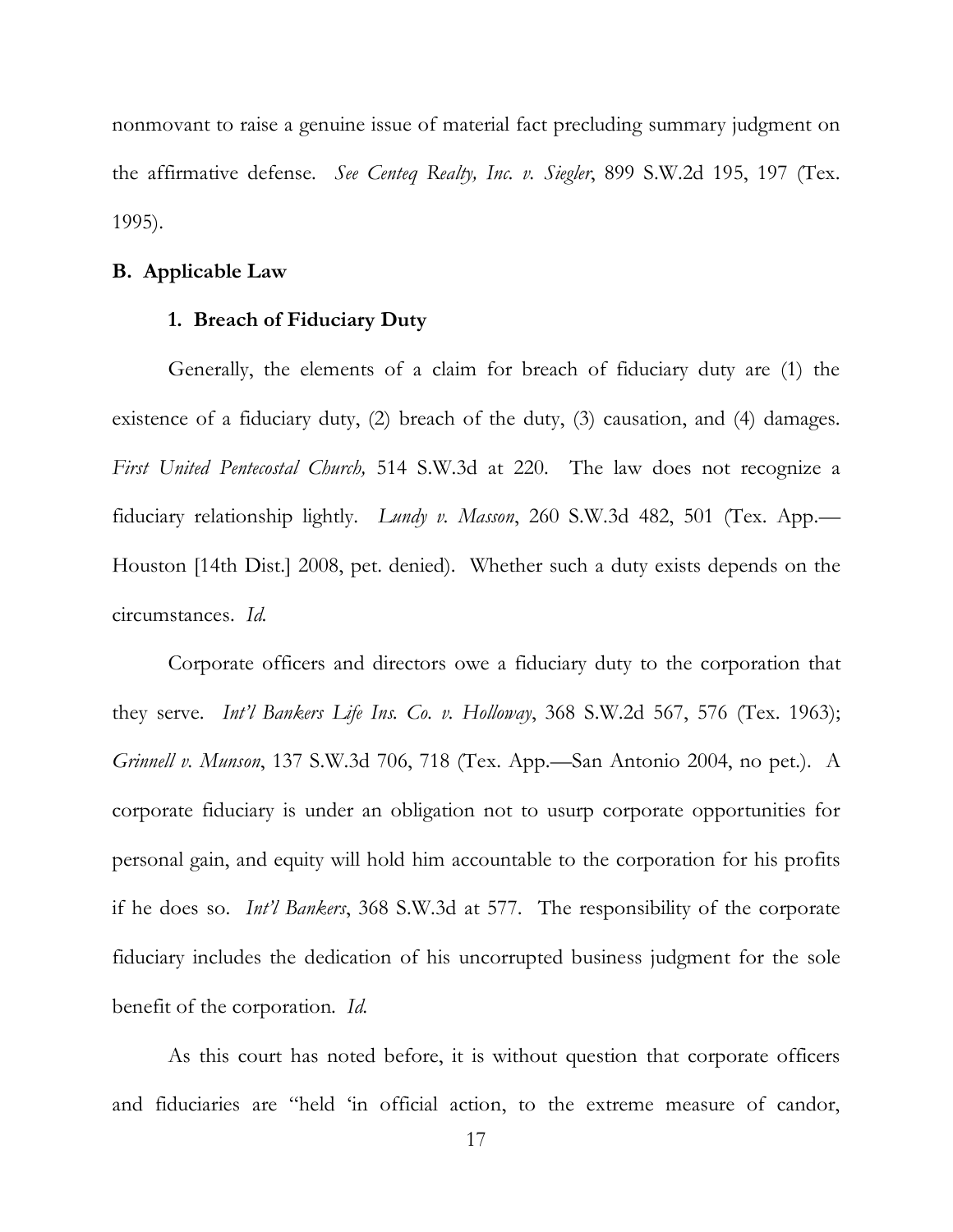unselfishness, and good faith.'" *Cardwell v. Wilson Trophy Co. of Fort Worth-Dallas, Inc.*, 622 S.W.2d 651, 653 (Tex. App.—Fort Worth 1981, writ ref'd n.r.e.) (citing *Int'l Bankers*, 368 S.W.2d at 577). The duty of loyalty dictates that a corporate officer or director must act in good faith and must not allow his personal interest to prevail over that of the corporation. *Loy v. Harter*, 128 S.W.3d 397, 407 (Tex. App.—Texarkana 2004, pet. denied).

Directors and officers of a corporation must make full disclosure of their personal interest in a transaction that they are negotiating for the corporation. *Gen. Dynamics v. Torres*, 915 S.W.2d 45, 49 (Tex. App.—El Paso 1995, writ denied). A transaction in which a corporate fiduciary derives personal profit is subject to the closest examination, and the form of the transaction will give way to the substance of what actually occurred. *Int'l Bankers*, 368 S.W.2d at 577*.*

## **2. Waiver and Ratification**

Waiver is defined as "an intentional relinquishment of a known right or intentional conduct inconsistent with claiming that right." Sun Expl.  $\mathcal{Q}$  Prod. Co. v. *Benton*, 728 S.W.2d 35, 37 (Tex. 1987). The elements of waiver include: (1) an existing right, benefit, or advantage held by a party; (2) the party's actual knowledge of its existence; and (3) the party's actual intent to relinquish the right or intentional conduct inconsistent with the right. *Ulico Cas. Co. v. Allied Pilots Ass'n*, 262 S.W.3d 773, 778 (Tex. 2008). Being largely a matter of intent, waiver is ordinarily a question of fact, but when the surrounding facts and circumstances are undisputed, the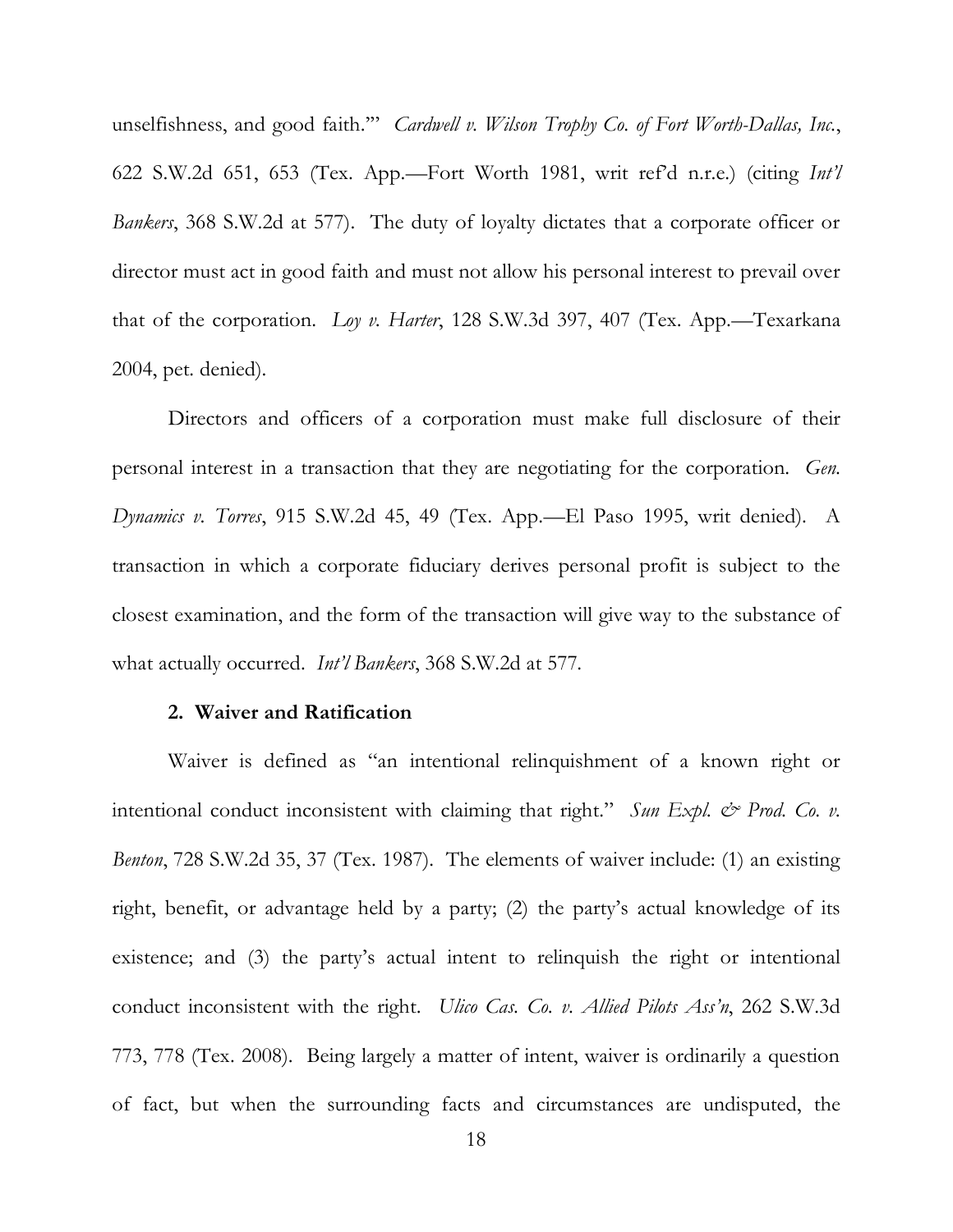question becomes one of law. *Motor Vehicle Bd. of Tex. Dep't of Transp. v. El Paso Indep. Auto. Dealers Ass'n, Inc.*, 1 S.W.3d 108, 111 (Tex. 1999).

Ratification occurs when a person who knows all the material facts confirms or adopts a prior act that did not legally bind him and which he could have repudiated. *Samms v. Autumn Run Cmty. Improvement Ass'n, Inc.*, 23 S.W.3d 398, 403 (Tex. App.— Houston [1st Dist.] 2000, pet. denied) (citing *K.B. v. N.B.*, 811 S.W.2d 634, 638 (Tex. App.—San Antonio 1991, writ denied)). The elements of the affirmative defense of ratification are: (1) approval by act, word, or conduct; (2) with full knowledge of the facts of the earlier act; and (3) with the intention of giving validity to the earlier act. *Id.* (citing *Motel Enters. Inc. v. Nobani*, 784 S.W.2d 545, 547 (Tex. App.—Houston [1st Dist.] 1990, no writ)).

It is the general rule in Texas that transactions between corporate fiduciaries and their corporation are capable of ratification by the shareholders or the board of directors' specific approval or acquiescence, laches, or acceptance of benefit. *Wiberg v. Gulf Coast Land & Dev. Co.*, 360 S.W.2d 563, 567 (Tex. Civ. App.—Beaumont 1962, writ ref'd n.r.e.); *Pruitt v. Westbrook*, 11 S.W.2d 562, 565 (Tex. Civ. App.—Fort Worth 1928, no writ). However, ratification by any means is effective only when the officer has fully disclosed all of the material facts of the transactions to the board of directors or shareholders. *See Vessels v. Anschutz Corp.*, 823 S.W.2d 762, 764 (Tex. App.— Texarkana 1992, writ denied).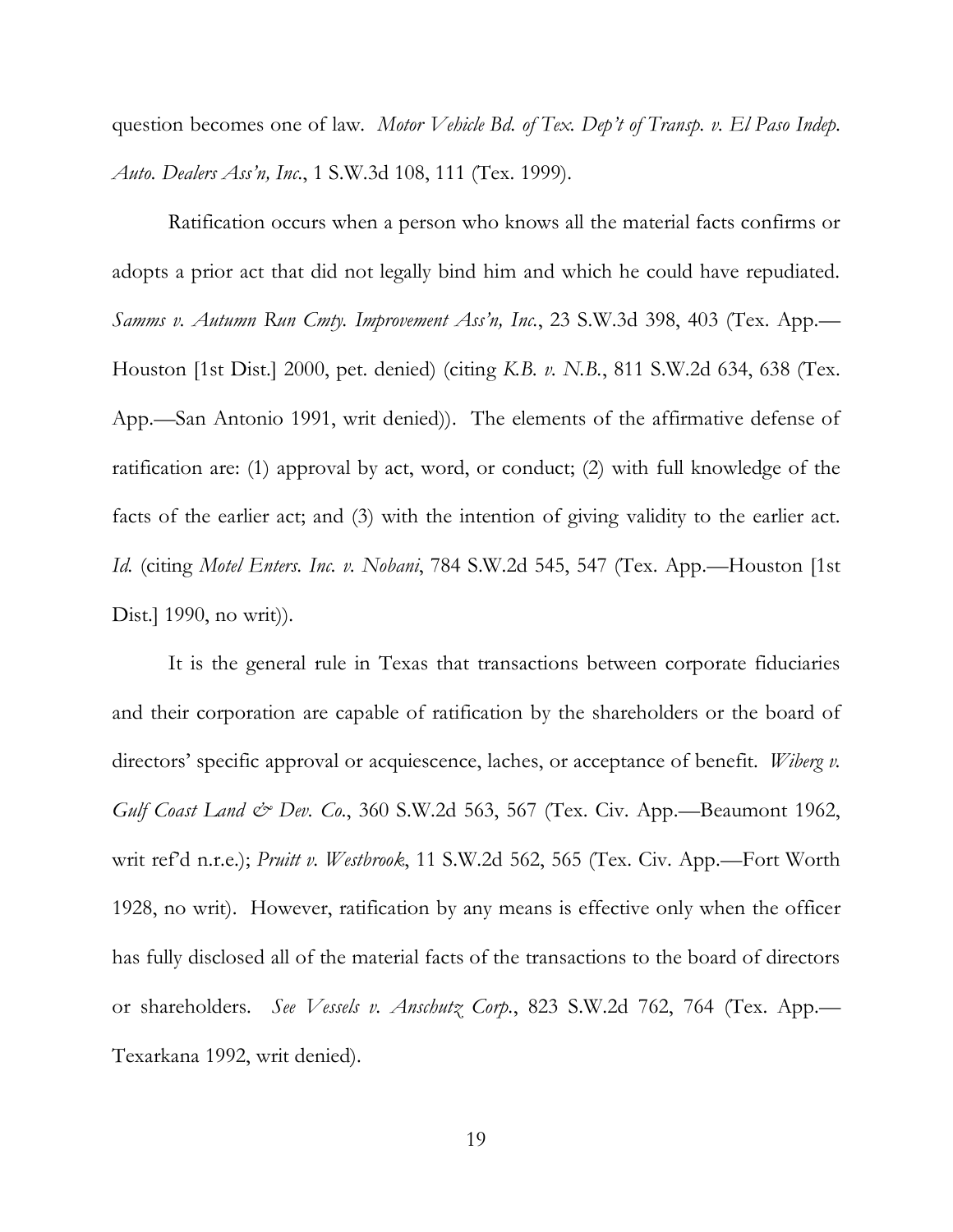## **C. Application of Law to Facts**

On appeal, RPP contends generally that the trial court erred in granting Tate and Cuffia's traditional and no-evidence motion for summary judgment because the summary judgment evidence created a genuine issue of material fact on its claims for breach of a fiduciary duty. Tate and Cuffia maintain that summary judgment was proper because (1) "a fiduciary<sup>9</sup> cannot be held liable for failing to disclose information that is known by the other party"; (2) RPP either waived or ratified the bonuses after discovering all material facts, closing on the sale, and accepting benefits therefrom; (3) there is no admissible evidence that the bonus agreements "drove down the price" of RPP; and (4) there is either no evidence that Tate intentionally downloaded a virus on RPP's computer or the only evidence conclusively establishes that the virus was the result of a ransomware demand by an unknown third party.

. . . .

Q: So you believe you have certain ethical obligations to your company?

A: I have an ethical obligation to myself and the people.

<sup>&</sup>lt;sup>9</sup>Tate and Cuffia have not disputed the existence of a fiduciary duty. However, in his deposition, Tate equivocated on the extent of that duty:

Q: Do you have an obligation to - - to not work against the interests of your company?

A: In total, no.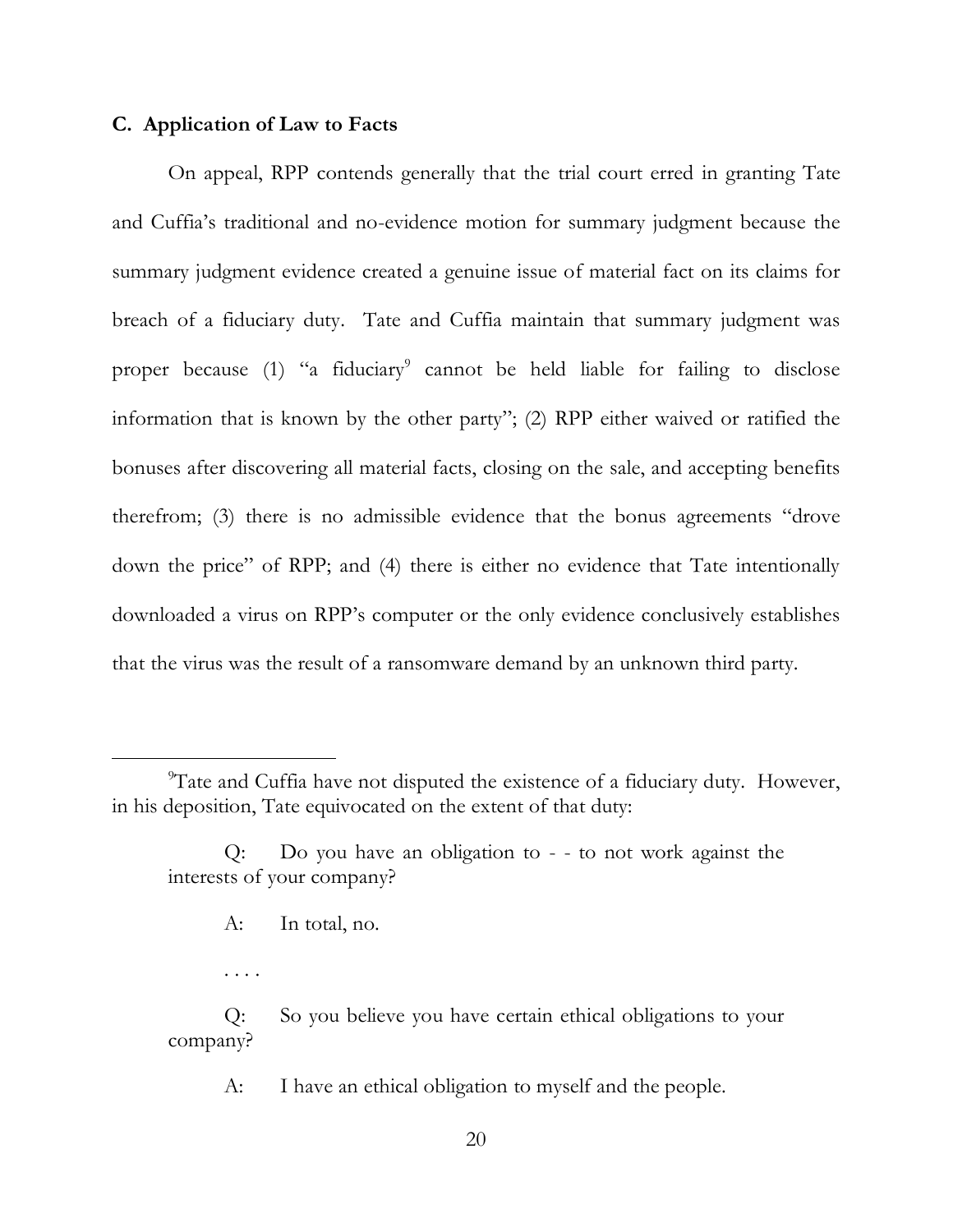In support of their motion, Tate and Cuffia relied on the following summary judgment evidence: the declaration of Hansen; excerpts of deposition testimony of Hansen, Bettegowda, Baudhuin, Nathan Barber, and Ballinger; emails dated January 18, 19, and 21, 2018, and February 16, 2018; text message dated January 24, 2018; letter of intent between RPP and Pregis dated January 29, 2018; interrogatory answers of Hansen and Ballinger in the Michigan litigation; retention bonus agreements; and affidavit of Tate and Cuffia's attorney, William L. Kirkman. In response, RPP relied upon a 472-page appendix containing forty-six exhibits, including deposition excerpts, text messages, emails, Hansen's declaration, the asset purchase agreement between RPP and Pregis, and the retention bonus agreements between Pregis and Tate and Cuffia.

#### **1. Duty of Disclosure**

Tate and Cuffia start their argument with the contention that they "cannot be held liable for failing to disclose information that RPP already knew." *See Lundy,*  260 S.W.3d at 501 ("Lundy cannot be held liable for failing to disclose a fact the company knew through one of its officers."); *Pfeiffer v. Ebby Halliday Real Estate, Inc.*, 747 S.W.2d 887, 890 (Tex. App.—Dallas 1988, no writ) ("[W]e fail to see how Ebby Halliday can be charged with a 'failure to disclose information' which the Pfeiffers already knew."). We disagree for two reasons.

First, RPP did not have full knowledge of all information about the retention bonus agreements until after this lawsuit was filed. Considering the evidence in the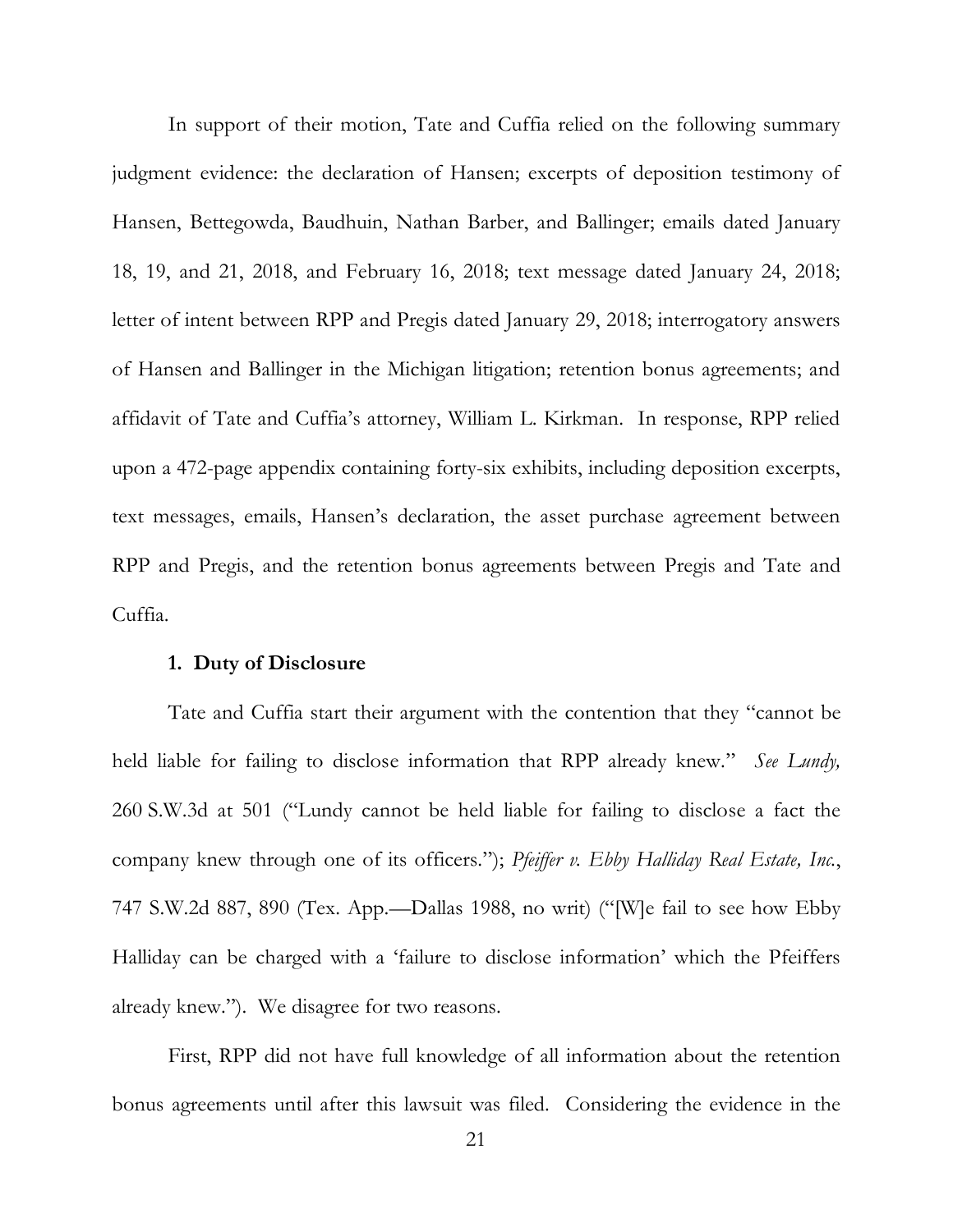light most favorable to RPP, whatever information RPP knew was learned only after the conduct by Tate and Cuffia had occurred and before the retention bonus agreements had been finalized. It is undisputed that RPP first learned of the "super bonus" when examining emails on January 24, 2018. The agreements were not signed and effective until February 23, 2018. In his declaration, Hansen asserted that he did not see an executed copy of a retention bonus agreement until after filing this suit:

I didn't have the full picture of Tate's breaches of his duties to RPP until after discovery in this matter fully revealed his conduct. [RPP] only had a suspicion. Neither I nor any other equity owner of RPP ever had actual, certain, knowledge that Tate and Cuffia were receiving a super bonus until after this lawsuit was filed.

And, even assuming that RPP had some knowledge of the retention bonus agreements before it signed the asset purchase agreement, such knowledge does not bar a claim for breach of fiduciary duty. An after-the-fact disclosure of the facts that form the basis of a breach-of-fiduciary duty claim does not restore the parties to a position as if there had been no breach. *McCullough v. Scarbrough, Medlin & Assocs., Inc.*, 435 S.W.3d 871, 903 (Tex. App.—Dallas 2014, pet. denied).

Second, even if there was knowledge regarding some facts of the failure to disclose claim, the failure to disclose is not the only breach of fiduciary duty that RPP asserted in its pleadings. In its third amended petition, RPP's allegations under the heading "breach of common law fiduciary duty against defendants James Donald Tate and Michael Cuffia" included the following: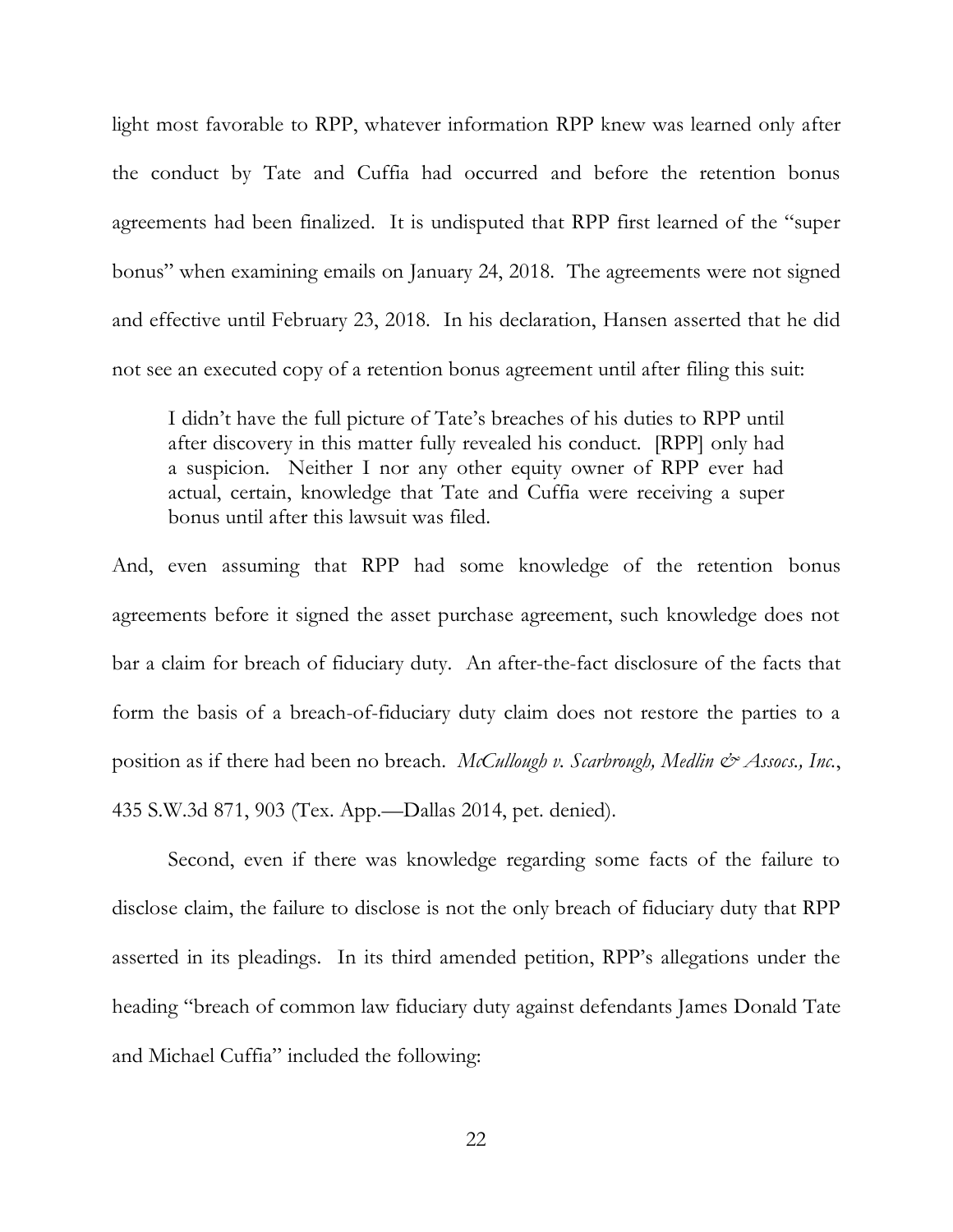Tate and Cuffia owed a duty not to usurp corporate opportunities for personal gain; a duty of utmost good faith in the officer[s'] relations with the corporation; a duty of full disclosure of any personal interest the officer or director has in the subject matter of a contract the officer or director negotiates with the corporation; a duty of loyalty; and a duty to use uncorrupted business judgment for the corporation.

. . . .

Tate and Cuffia are currently working on behalf of a competing company without disclosure or approval and used their position and deception to give a competitor an advantage.

. . . .

Tate and Cuffia are further liable for self-dealing through negotiating a side-deal for themselves to the detriment of RPP. Defendants Tate and Cuffia failed to use uncorrupted business judgment to act in the best interest of RPP.

. . . .

Instead of acting as a proper fiduciary to RPP, Defendants Tate and Cuffia engaged in a conspiracy with competitors of their company, and negotiated a secret deal for payment of \$1.5 million in exchange for driving down the price of the assets of their own employer by \$3 [m]illion.

Tate and Cuffia did not move for summary judgment on all of the alleged breaches of

their fiduciary duty. Rather, their motion concentrated on the "failure to disclose"

allegations.

It is fundamental that a motion for summary judgment must stand or fall on

the grounds it specifically and expressly sets forth. *McConnell v. Southside Indep. Sch.* 

*Dist.*, 858 S.W.2d 337, 339 (Tex. 1993). As a general rule, granting a summary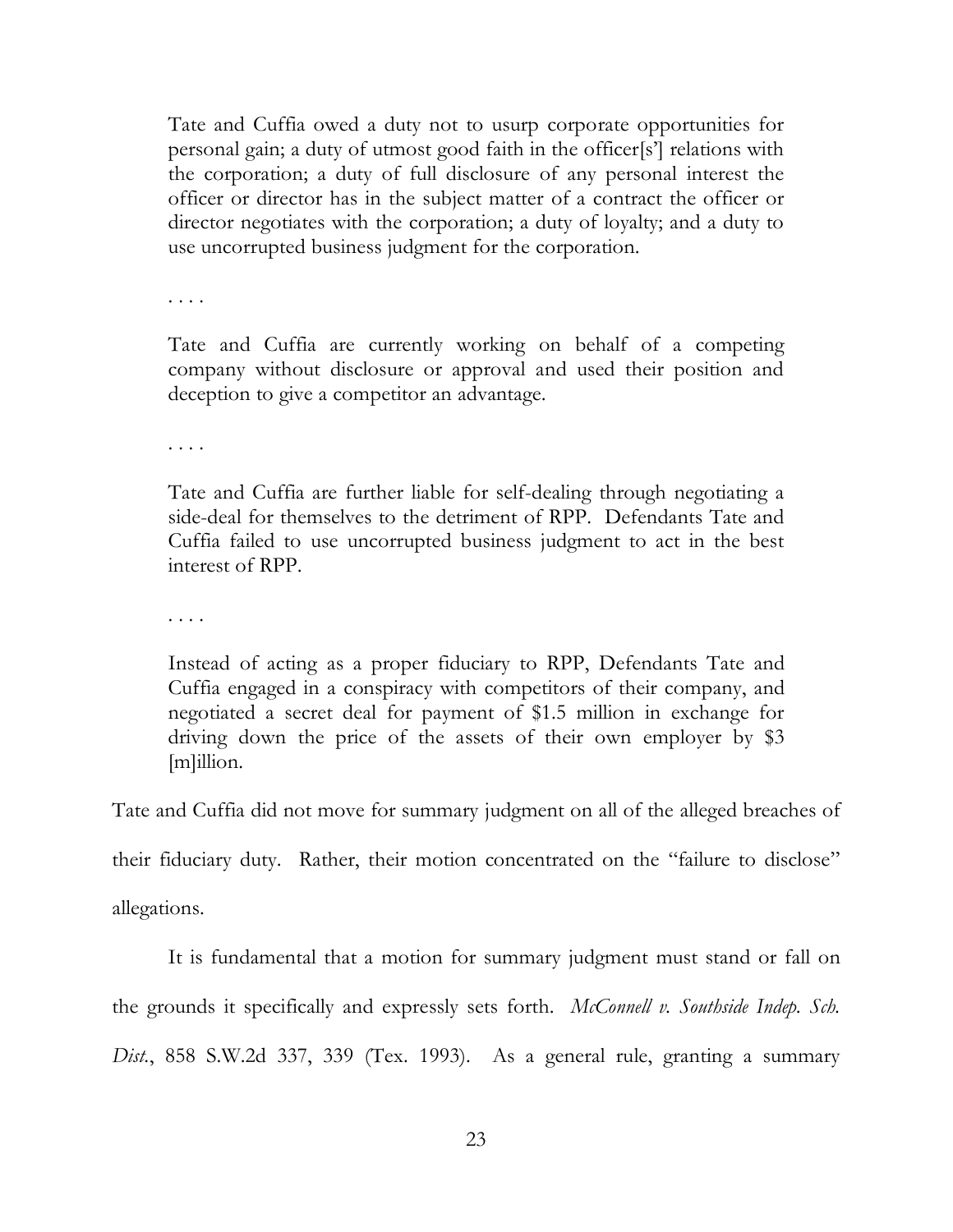judgment on a claim not addressed in the summary judgment motion is reversible error. *G* & *H Towing Co. v. Magee*, 347 S.W.3d 293, 297 (Tex. 2011).

After applying these rules to the summary judgment motion in this case, it is clear that the part of Tate and Cuffia's motion that is based on the failure to disclose claims did not address the myriad of other alleged breaches of fiduciary duty. And as regards these other alleged breaches, RPP's knowledge of the "super bonus" is not dispositive. In addition, considering the evidence in the light most favorable to RPP, RPP did not know that the retention bonus agreements were executed until after it closed on the asset purchase agreement and after litigation commenced. For all of these reasons, summary judgment cannot be affirmed on this ground.

## **2. Waiver and Ratification**

By relying on their affirmative defenses of waiver and ratification, Tate and Cuffia had the burden of establishing all the elements of each defense. *In re State Farm Lloyds, Inc.*, 170 S.W.3d 629, 634 (Tex. App.—El Paso 2005, orig. proceeding); *Centeq Realty, Inc.*, 899 S.W.2d at 197. Central to the inquiries concerning both affirmative defenses is the question whether RPP had "full knowledge" of the facts surrounding the transaction. *See Spangler v. Jones*, 797 S.W.2d 125, 131 (Tex. App.—Dallas 1990, writ denied). Secondary to this inquiry is whether Tate's and Cuffia's signing the retention agreements acted as a waiver or ratification of the breach.

Because waiver is largely a matter of intent, intent must be shown by the surrounding facts and circumstances of RPP's behavior. *Van Indep. Sch. Dist. v.*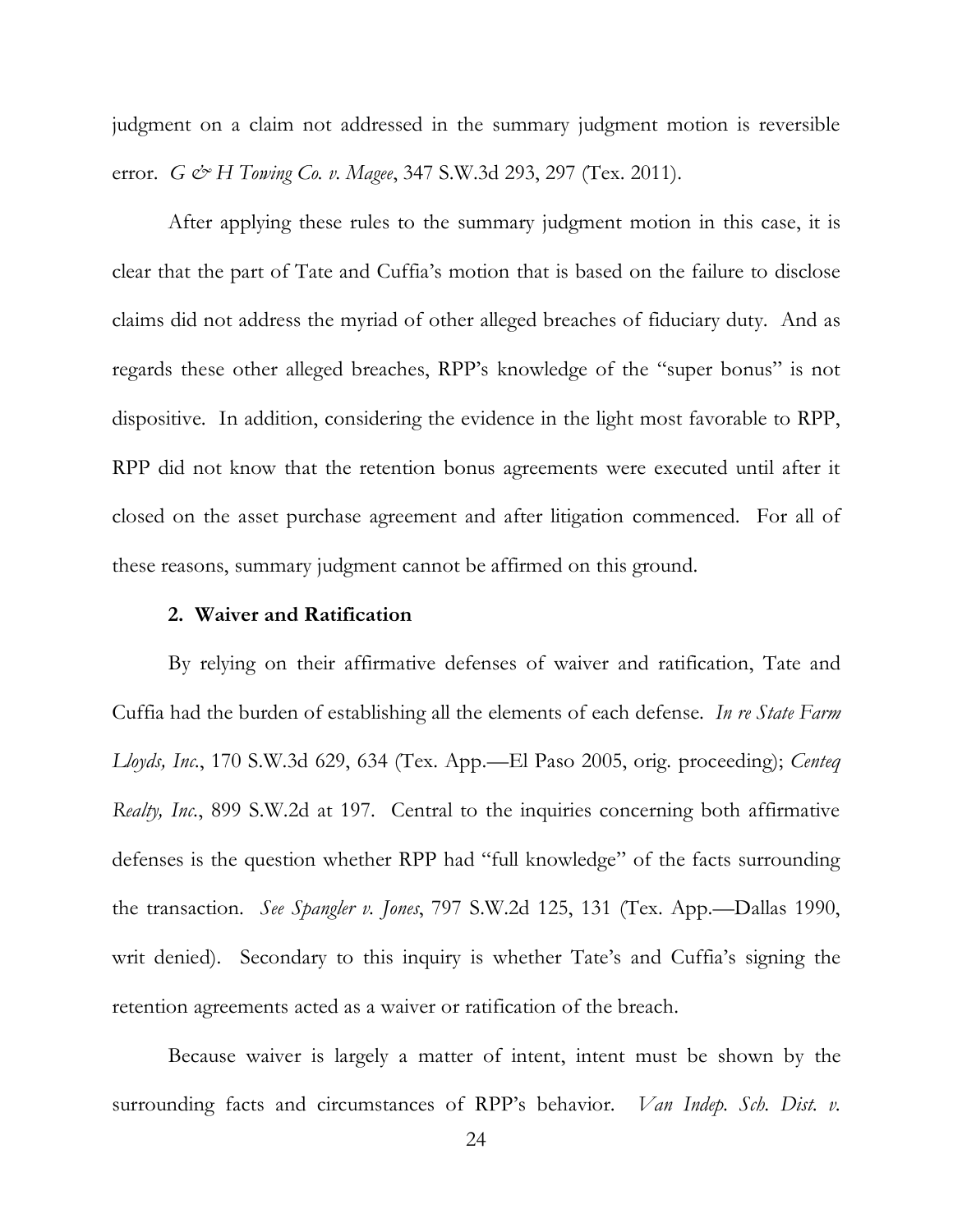*McCarty*, 165 S.W.3d 351, 353 (Tex. 2005). The burden was on Tate and Cuffia to prove knowledge of the breach and to prove a voluntary, intentional choice to ratify the contract despite that knowledge. *Spangler*, 797 S.W.2d at 131. RPP's conduct must be "unequivocally inconsistent" with claiming its rights. *Shields Ltd. P'ship v. Bradberry*, 526 S.W.3d 471, 485 (Tex. 2017) (citing *Van Indep. Sch. Dist.*, 165 S.W.3d at 353).

With regard to the first inquiry—whether there was full knowledge—Hansen stated that he did not learn about the "super bonus" until around January 24, 2018, when he and two others conducted a review of Tate's emails. RPP contends that it was possible that Tate, Cuffia, or Pregis would have a "change of heart" prior to the closing and back out of the retention bonus agreement. Even as late as the date of closing on February 23, 2018, Hansen was only aware that a super bonus "may be paid or may not be paid."

With regard to the second inquiry, Tate and Cuffia confuse the signing of the asset sale agreement with the signing of the retention bonus agreement. Unlike the asset sale agreement, the agreements which set out the "super bonus" were not signed by either Hansen or anybody else on behalf of RPP. Rather, they were between Pregis and Tate and Cuffia, and they were circulated between them on February 22, 2018, and signed by them on February 23, 2018.

As is evident from the emails, the retention and asset sale agreements were, as described by RPP, "two parallel transactions separate and apart from one another."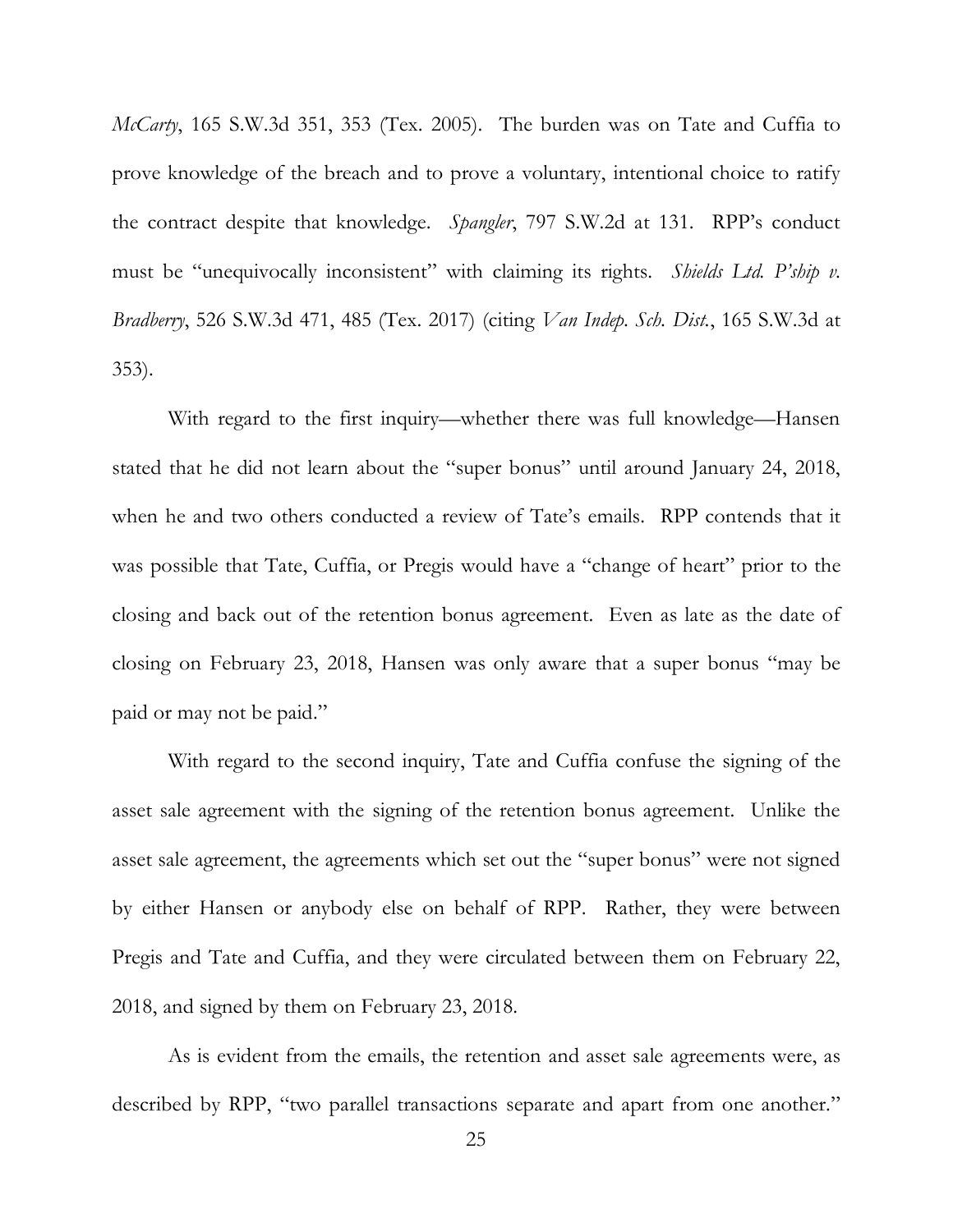Even Bettegowda, when deposed, testified that there were "two separate components" of the purchase price—the asset purchase agreement and the retention bonus agreements—and he "tried to negotiate them separately." Similarly, in his deposition, Tate testified that the "super bonus was a separate deal. It was not part of the sale." Pregis, not RPP, had the obligation to pay the retention bonus agreements. Going forward with the asset purchase agreement did not preclude RPP from recovering on their breach of fiduciary duty claim. *See Fortune Prod. Co. v. Conoco, Inc.*, 52 S.W.3d 671, 680 (Tex. 2000) ("Fortune and Tucker are not precluded from recovering fraud damages simply because they continued to perform contracts that were binding for a stated term after they learned of the fraud that induced those contracts.").

The burden was on Tate and Cuffia to prove an actual intent to relinquish or a voluntary, intentional choice to ratify the "super bonus." If the acts of ratification are controverted, the question is one of fact. *Id.* Tate and Cuffia presented no summary judgment evidence of any positive act, representation, or affirmative deed showing RPP intentionally waived its right to seek damages against them for breach of fiduciary duty. *See generally Sun Expl. & Prod. Co.*, 728 S.W.2d at 37. In fact, the evidence shows the contrary. Despite numerous requests by Tate, RPP refused to sign a release. Proceeding with the asset sale closing is no evidence of conduct "unequivocally inconsistent" with RPP's rights to seek damages for breach of fiduciary duty. *Van Indep. Sch. Dist.*, 165 S.W.3d at 353.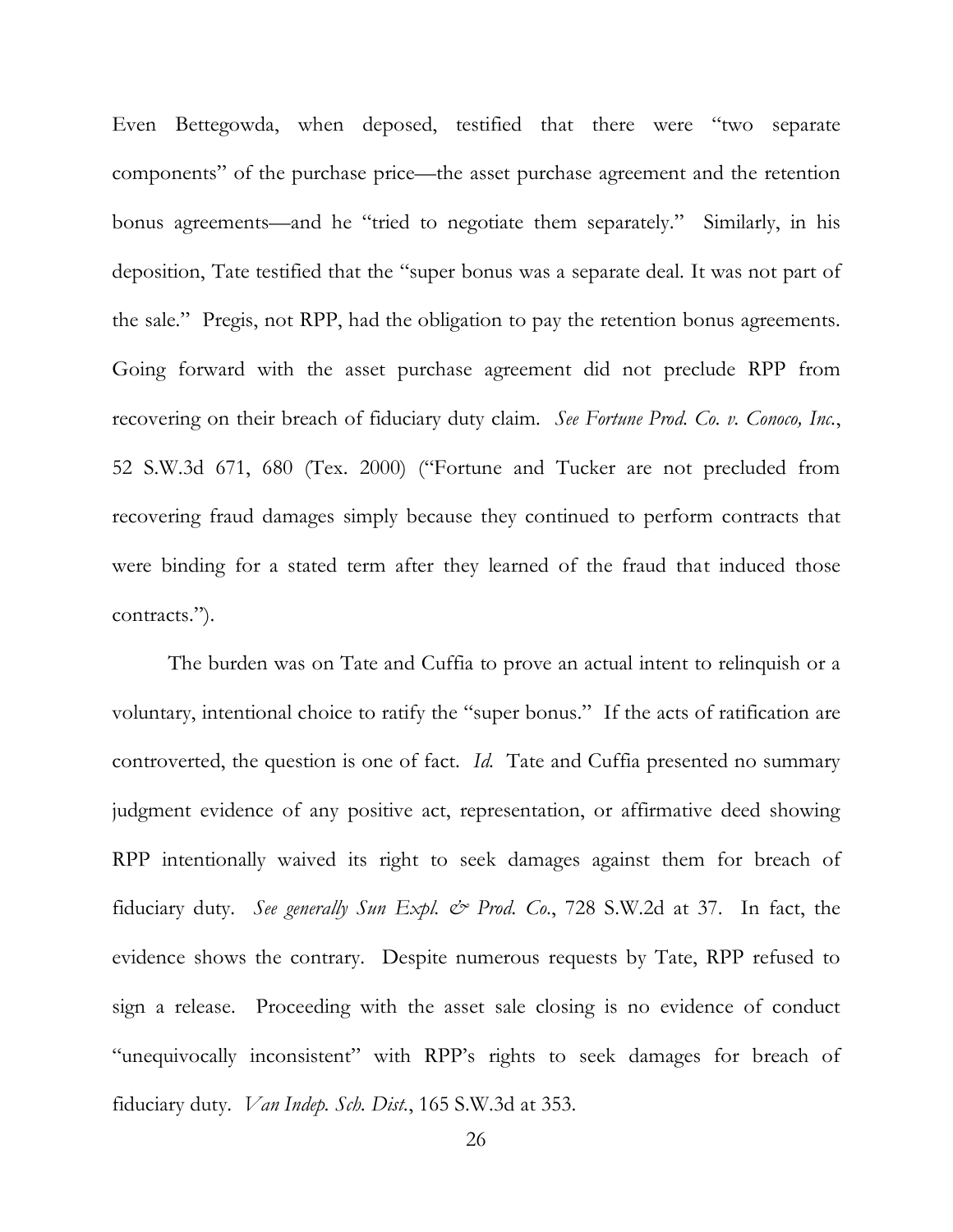Ratification can be effectual between the parties only when the agent's tortious act is openly and admittedly on behalf of the principal. *Spangler v. Jones*, 861 S.W.2d 392, 396 (Tex. App.—Dallas 1993, writ denied) (citing *Herider Farms-El Paso, Inc. v. Criswell*, 519 S.W.2d 473, 477 (Tex. Civ. App.—El Paso 1975, writ ref'd n.r.e.)). When the agent's tortious act is for the benefit of the agent or some third party, then the principal does not ratify the acts of the agent by accepting the agreement purportedly entered into on its behalf by the agent. *Herider Farms-El Paso, Inc.*, 519 S.W.2d at 477– 78. Here, the retention bonus agreements were solely for the benefit of Tate, Cuffia, and two others. RPP neither agreed to nor accepted these agreements. In addition, only Pregis was responsible for paying the bonuses. Therefore, signing of the agreements by Tate, Cuffia, and Pregis cannot act as a waiver or ratification of RPP's rights.

Tate and Cuffia cite to a number of cases in which they say that "Texas courts have not hesitated to find waiver and ratification as a matter of law." *See Tenneco Inc. v. Enter. Prods. Co.*, 925 S.W.2d 640, 643 (Tex. 1996); *Agarwal v. Villavaso*, No. 03-16- 00800-CV, 2017 WL 3044545, at \*5 (Tex. App.—Austin July 13, 2017, no pet.) (mem. op.); *B & R Dev., Inc. v. Rogers*, 561 S.W.2d 639, 643 (Tex. Civ. App.—Texarkana 1978, writ ref'd n.r.e.); *Trinh v. Lang Van Bui*, No. 14-11-00442-CV, 2012 WL 5378112, at \*7 (Tex. App.—Houston [14th Dist.] Nov. 1, 2012, pet. denied) (mem. op.); *Meyer Farms, Inc. v. Texaco Producing, Inc.*, No. 07-01-0344-CV, 2002 WL 31261163, at \*2–4 (Tex. App.—Amarillo Oct. 2, 2002, pet. denied) (not designated for publication); *see also*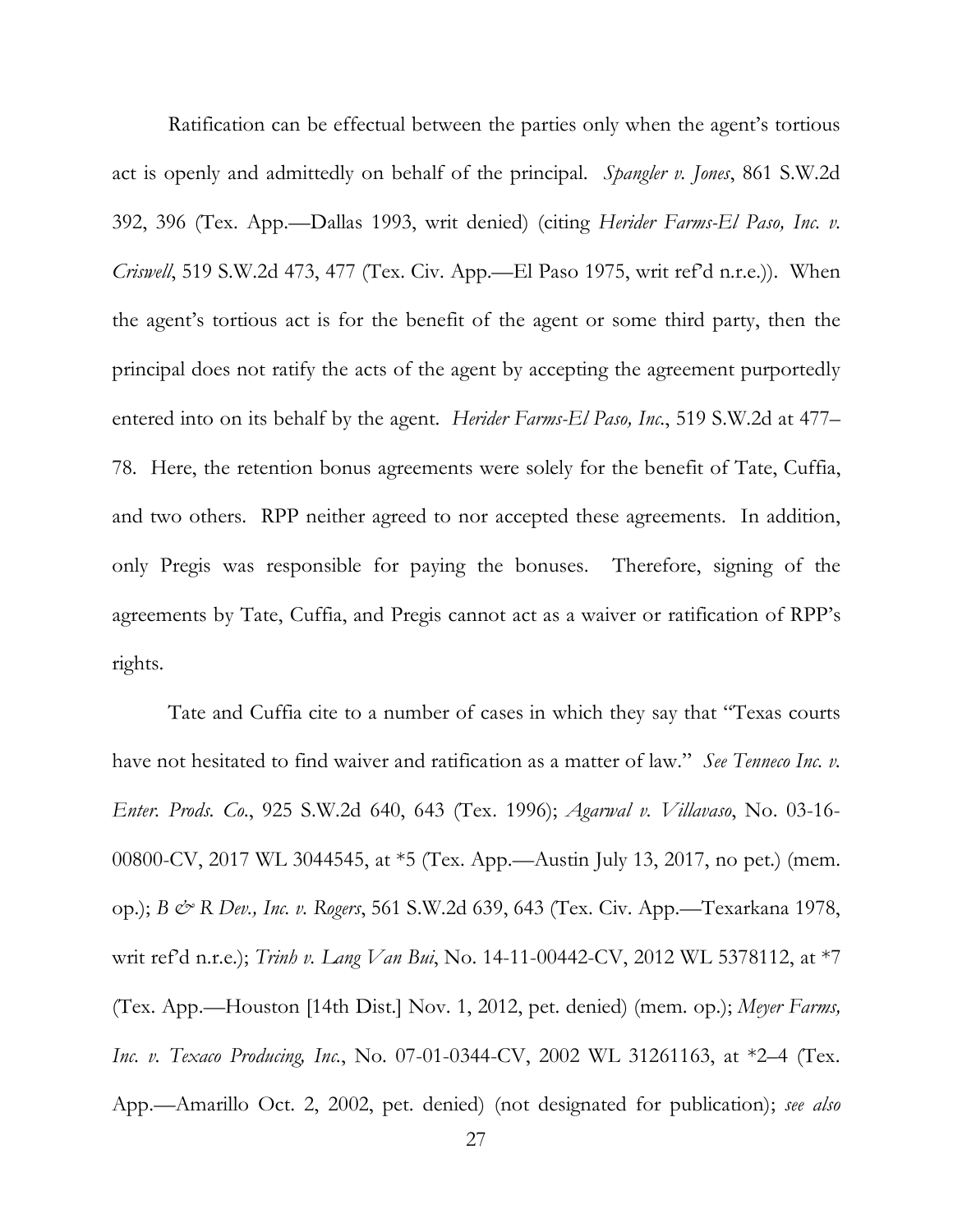*R & L Inv. Prop., L.L.C. v. Hamm*, 715 F.3d 145, 146–49 (5th Cir. 2013). However, none of these cases involve two separate agreements involving different parties and thus do not apply to this case.

We conclude that the defenses of waiver and ratification relied upon by Tate and Cuffia have not been established as a matter of law so as to entitle them to summary judgment on the claims for breach of fiduciary duty. Therefore, we sustain that portion of RPP's first issue.

#### **3. Damages**

Tate and Cuffia also moved for traditional and no-evidence summary judgment on the damages portion of RPP's claim for breach of fiduciary duty. In their noevidence portion of the motion for summary judgment, Tate and Cuffia contend that there is no evidence that (1) Pregis ever agreed to pay RPP \$20 million for its assets, (2) Pregis ever agreed to pay RPP anything more than \$17 million for its assets, or (3) the retention bonuses had any effect whatsoever on the \$17 million purchase price paid by Pregis to RPP for its assets. For the traditional part of their motion, Tate and Cuffia contend that the claims are barred by their affirmative defenses of ratification and waiver, both of which we have previously addressed. RPP argues that there is "ample proof that Tate and Cuffia's side deal reduced [the] price," and it is also entitled to equitable relief in the form of profit disgorgement or fee forfeiture, both of which do not require proof of damages. We agree with RPP.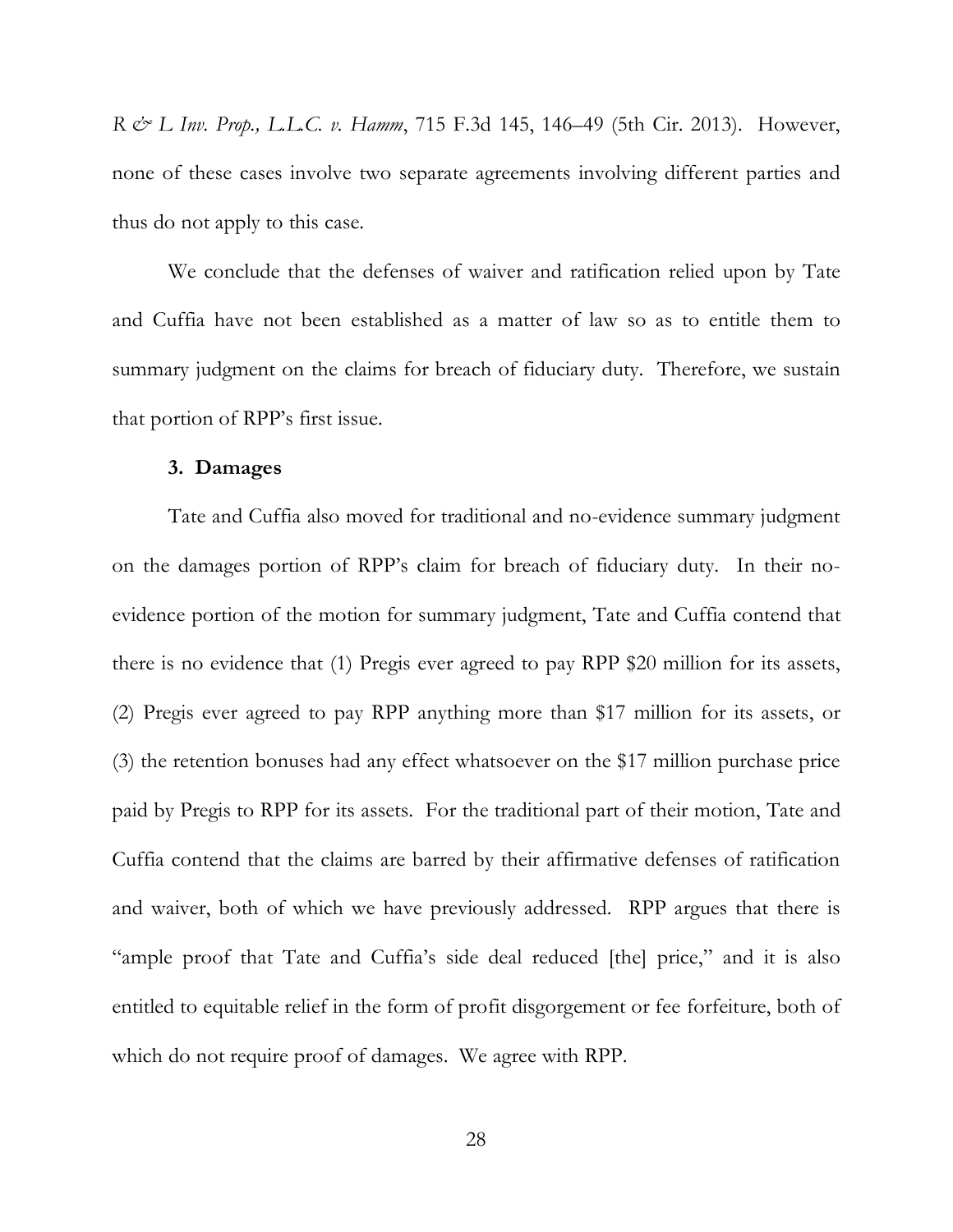Generally, to recover for breach of fiduciary duty, the evidence must prove "the existence of a fiduciary duty, breach of the duty, causation, and damages." *Abetter Trucking Co. v. Arizpe*, 113 S.W.3d 503, 508 (Tex. App.—Houston [1st Dist.] 2003, no pet.). However, a party seeking forfeiture and equitable disgorgement need not prove damages as a result of the breach of fiduciary duty. *Ramin' Corp. v. Wills*, No. 09-14-00168-CV, 2015 WL 6121602, at \*9 (Tex. App.—Beaumont Oct. 15, 2015, no pet.) (mem. op.) (citing *Burrow v. Arce*, 997 S.W.2d 229, 240 (Tex. 1999)). To remedy a breach of fiduciary duty, courts may fashion equitable remedies such as profit disgorgement and fee forfeiture. *ERI Consulting Eng'rs, Inc. v. Swinnea*, 318 S.W.3d 867, 873 (Tex. 2010). As explained by the Texas Supreme Court:

A fiduciary cannot say to the one to whom he bears such relationship: You have sustained no loss by my misconduct in receiving a commission from a party opposite to you, and therefore you are without remedy. It would be a dangerous precedent for us to say that unless some affirmative loss can be shown, the person who has violated his fiduciary relationship with another may hold on to any secret gain or benefit he may have thereby acquired.

*Johnson v. Brewer & Pritchard, P.C.*, 73 S.W.3d 193, 200 (Tex. 2002) (citing *Kinzbach Tool Co. v. Corbett-Wallace Corp.*, 160 S.W.2d 509, 514 (Tex. 1942)). Courts may disgorge all ill-gotten profits from a fiduciary when a fiduciary agent usurps an opportunity properly belonging to a principal or competes with a principal. *ERI Consulting Engineers, Inc.*, 318 S.W.3d at 873. Even if a fiduciary does not obtain a benefit from a third party by violating his duty, a fiduciary may be required to forfeit the right to compensation for the fiduciary's work. *Id.* "The main purpose of forfeiture is not to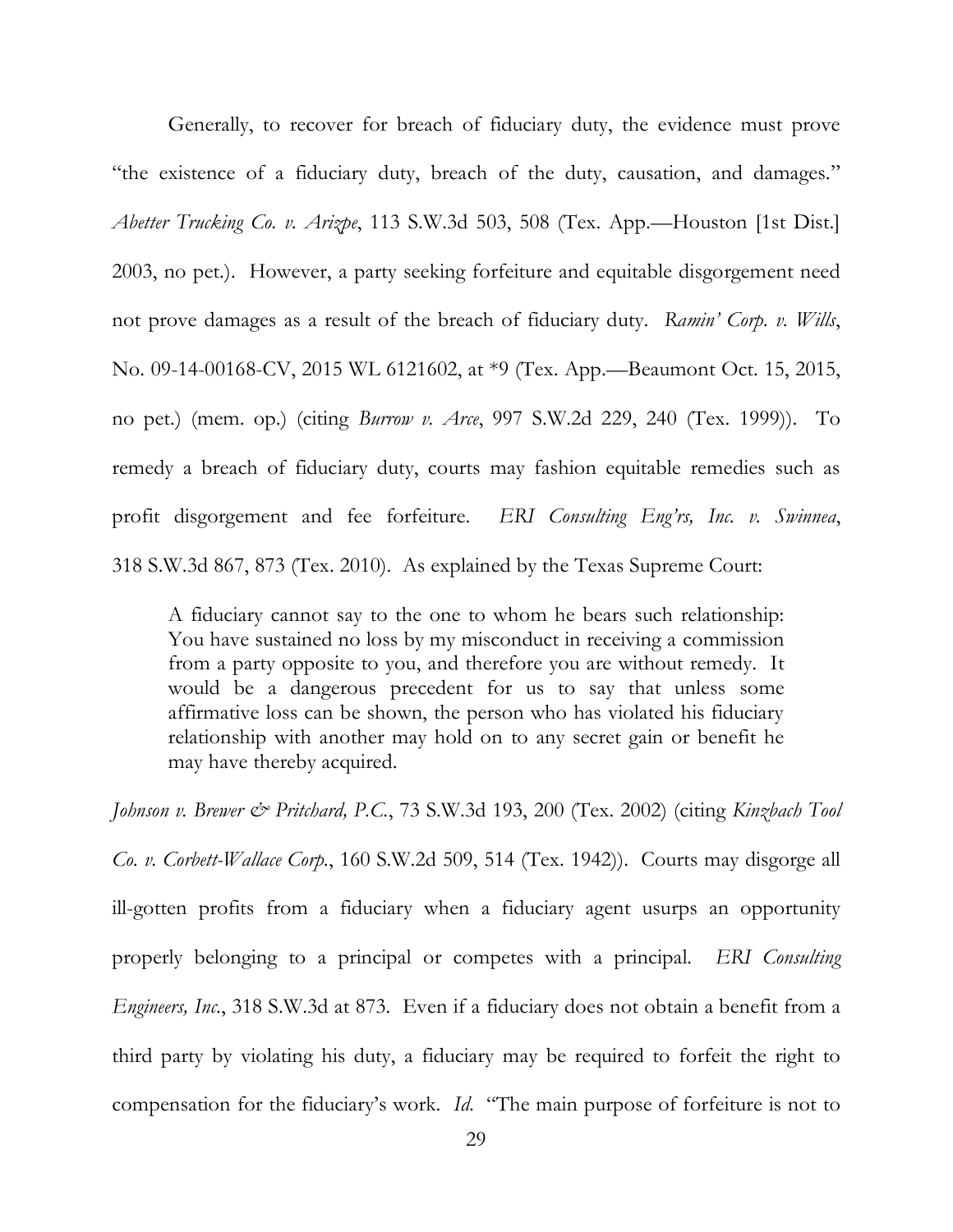compensate an injured principal, even though it may have that effect. Rather, the central purpose . . . is to protect relationships of trust by discouraging agents' disloyalty." *Burrow*, 997 S.W.2d at 238.

In its third amended petition, RPP pled for profit disgorgement or fee forfeiture due to Tate's and Cuffia's "many breaches of their fiduciary duties." By relying on these equitable theories, RPP was not required to show actual damages.

However, even where it sought actual damages for breach of fiduciary duty, RPP presented more than a scintilla of evidence showing that it had been damaged. In response to the no-evidence portion of Tate and Cuffia's motion, RPP pointed to various emails to show that the price offered for RPP decreased from at least \$18 million to \$17 million.<sup>10</sup> In his January 19, 2018 email to Bettegowda, Tate stated, "Rex has been adamant a[b]ou[t] getting \$20 million for his business, but us equity owners have persuaded him to consider \$18 and then we put a bit more pressure on him for the \$17 with knowledge that there would be employment bonuses for those staying with the sale." Bettegowda, in his January 22, 2018 email to Baudhuin stated

 $10$ In a footnote in its response to the motion for summary judgment, "RPP concedes that there may be a genuine issue of material fact regarding the exact **extent** of the damage caused by Pregis's fraud, but there is no genuine dispute regarding the **existence** of RPP's damages." RPP goes on to state that "the evidence is not conclusive whether the price was depressed from \$20 million, \$18.5 million, or even \$18 million. The evidence, however, is conclusive that the price was depressed from at least \$18 million to \$17 million."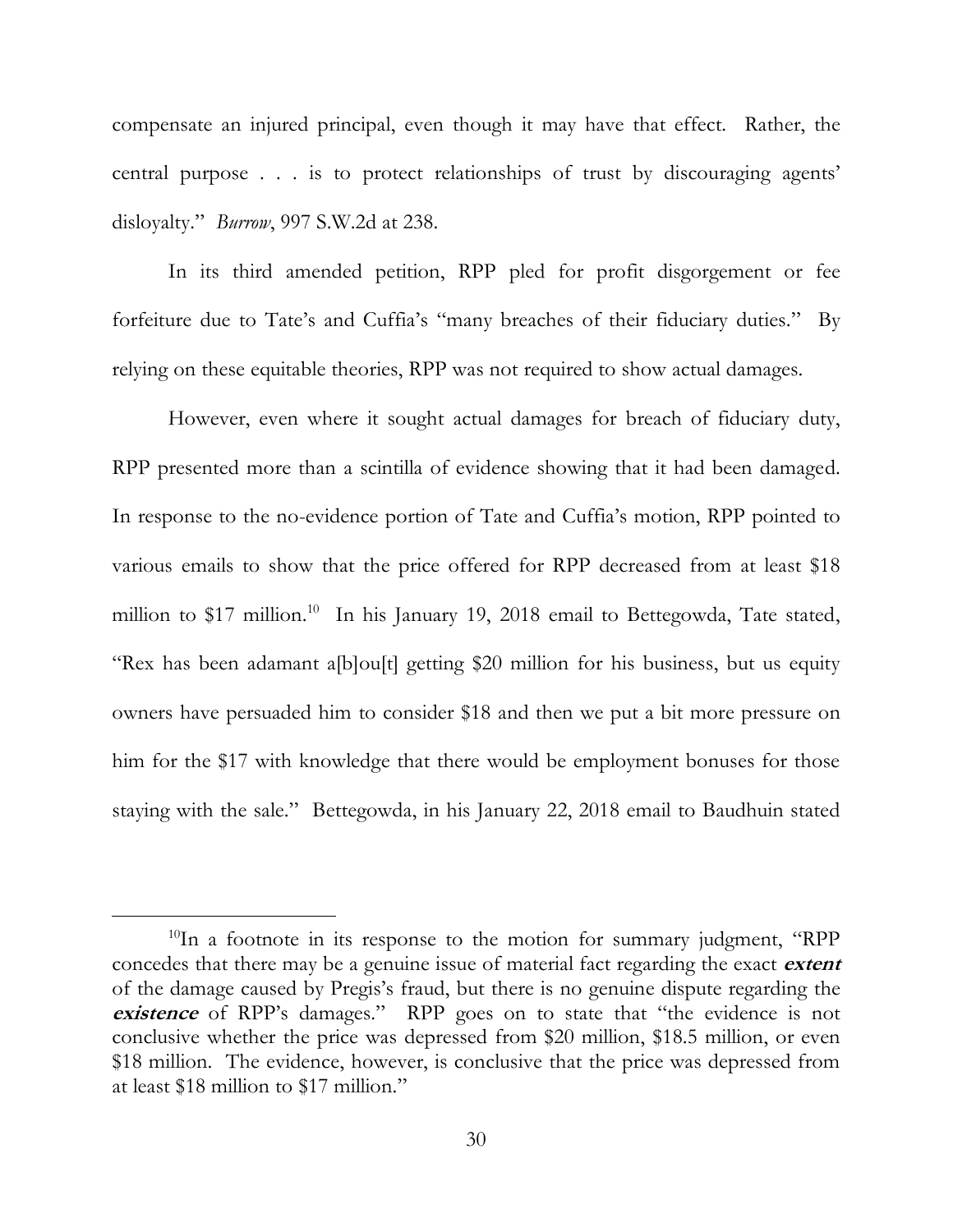that "[t]he price was 18 and change and [Tate] suggested moving it to 17 and using a million to pay the team and keep them on board."

Even the charts in the January 23, 2018 email from Tate to Bettegowda appear to show an analysis of a purchase price of both \$17 and \$18.5 million and the amount each equity owner would receive under the two scenarios. According to the charts, the cash proceeds payable to Williamette decrease by \$946,800 if the purchase price decreases from \$18.5 to \$17 million while the payments to Tate and Cuffia substantially increase when the "super bonus" is added to their equity shares.

The emails offer more than a scintilla of evidence that RPP sustained damages based on the retention bonus agreements.<sup>11</sup> In addition to actual damages, as noted above, RPP sought fee forfeiture and profit disgorgement. Fee forfeiture and disgorgement were not the subject of Tate and Cuffia's motion for summary judgment. *See Padua v. Jason A. Gibson, P.C.*, 608 S.W.3d 842, 845 (Tex. App.— Houston [14th Dist.] 2020, no pet.) (holding that because disgorgement and imposition of a constructive trust were not the subject of a ground in the motion for summary judgment, the order did not dispose of them); *see also First United Pentecostal Church*, 514 S.W.3d at 221 (holding that to defeat "a no-evidence motion for summary

 $11$ RPP makes an additional argument, which we do not need to address here, that it had a duty to mitigate its damages by closing on the asset purchase transaction. *See E.L. & Assocs., Inc. v. Pabon*, 525 S.W.3d 764, 772 (Tex. App.—Houston [14th Dist.] 2017, no pet.) (holding that a mitigation of damages instruction was warranted on a corporation's claims that two former directors breached their fiduciary duty and that the son assisted in breach of fiduciary duty).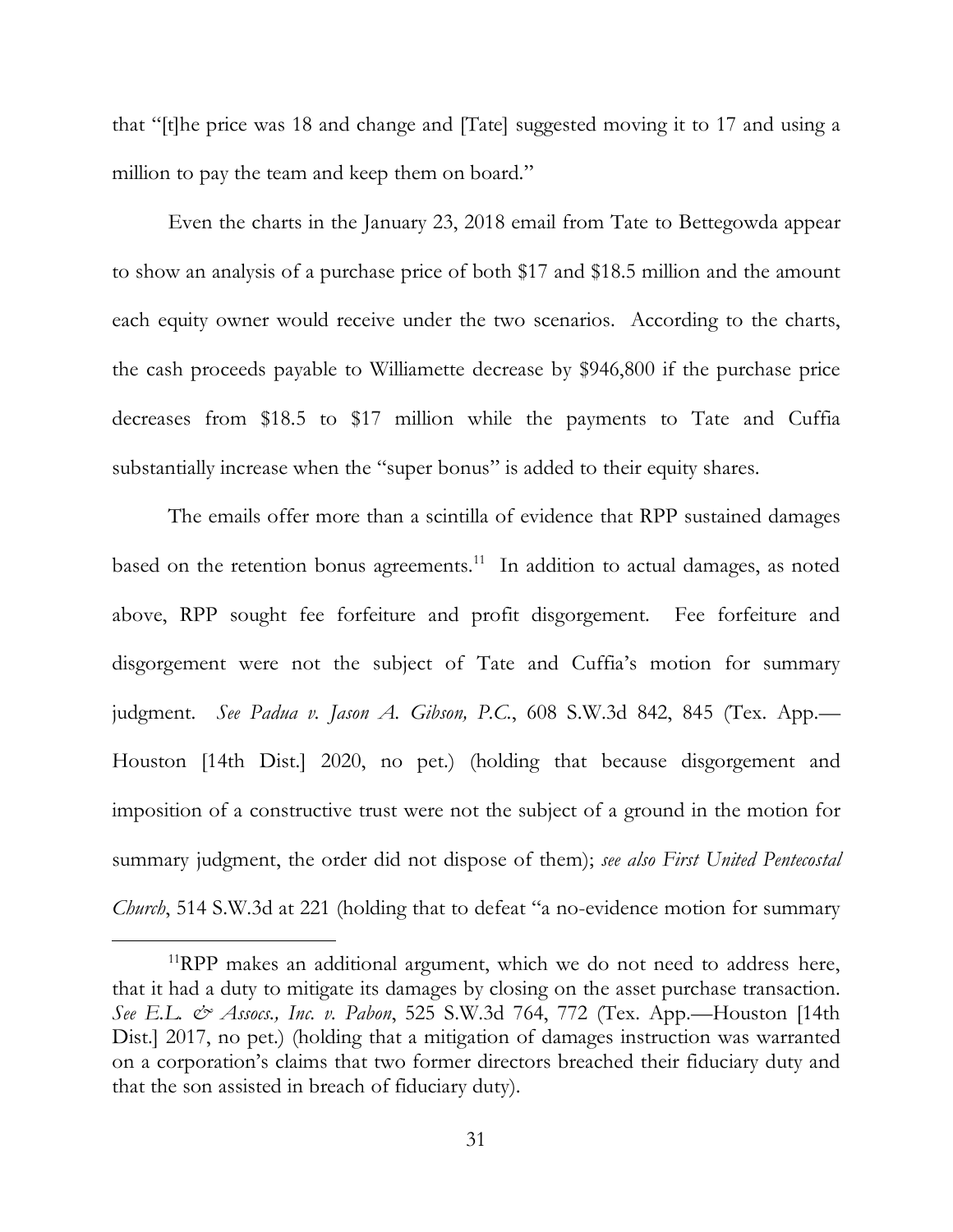judgment as to a claim for actual damages, the church must have provided evidence that Parker's actions were causally related to the loss of its money. . . . [T]he church was not required to show causation and actual damages as to any equitable remedies it sought."). For these reasons, summary judgment for Tate and Cuffia on the ground that RPP did not suffer damages was improper, and we accordingly sustain this part of RPP's issue.

## **4. Virus**

Tate also moved for traditional and no-evidence summary judgment on the claim against him for breach of common law fiduciary duty for downloading a virus on RPP's computer. In support of his traditional motion, Tate attached portions of the deposition testimony of Barber, whom Hansen describes as RPP's "IT guy." After being told that Tate's computer had been infected with a virus, Barber inspected the computer and did an analysis to see what was wrong. Barber concluded that the virus got onto Tate's computer by ransomware.

For the no-evidence portion of his motion, Tate contended that there was no competent summary judgment evidence that he "knowingly downloaded a virus on RPP's computer in an effort to destroy electronic information stored therein." In its one-paragraph summary judgment response, RPP pointed generally to the "chain of events" that it contends "creates a genuine issue of material fact regarding the actions of Tate and calls into question whether he intentionally attempted to destroy evidence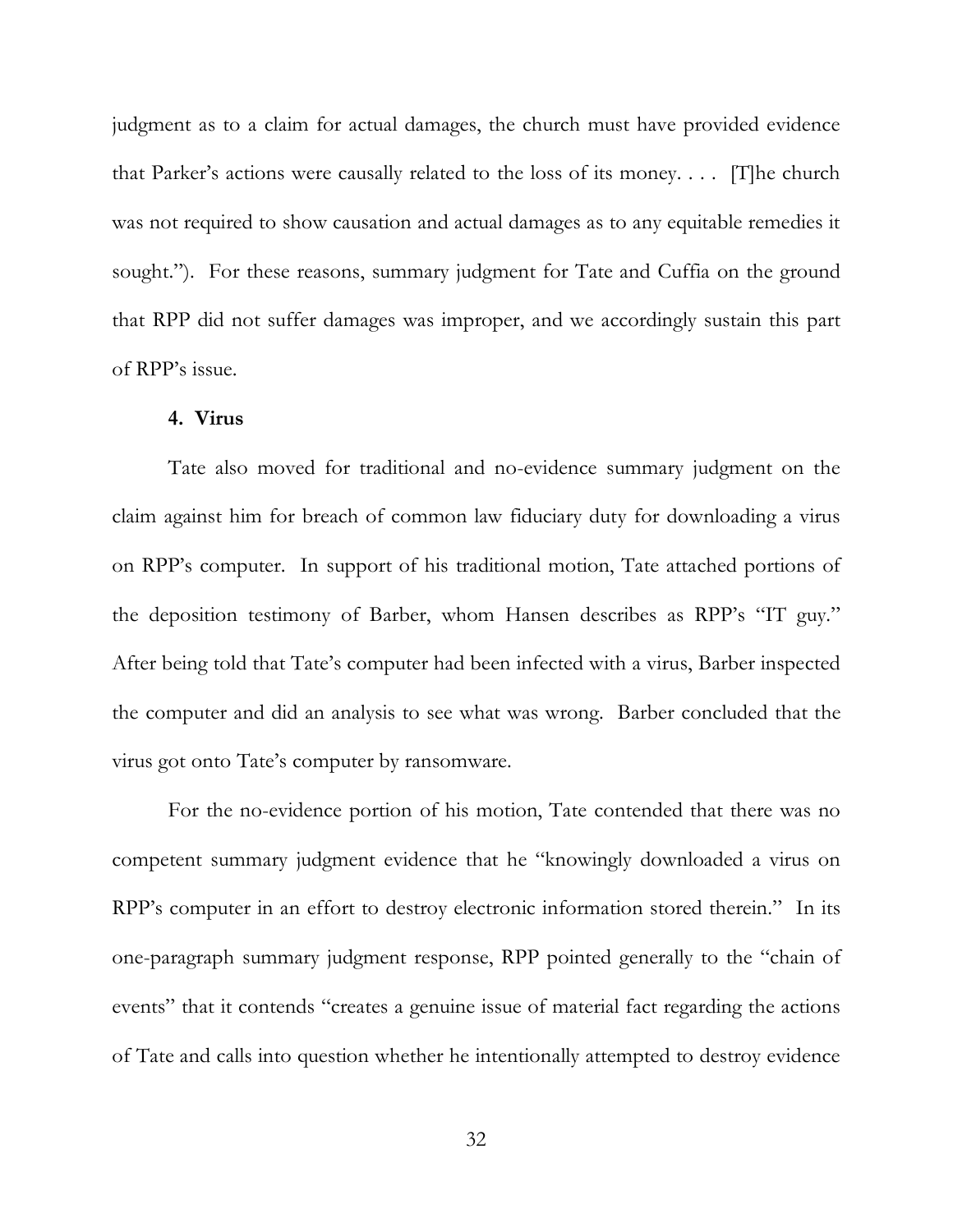by taking steps to ensure a virus was infected on his computer." However, RPP attached no summary judgment evidence in support of its contentions.<sup>12</sup>

When a party moves for summary judgment under both Rules 166a(c) and 166a(i), we will first review the trial court's judgment under the standards of Rule 166a(i). *Ford Motor Co. v. Ridgway*, 135 S.W.3d 598, 600 (Tex. 2004). Once a motion under Rule 166a(i) is filed, the burden shifts to the nonmoving party to present evidence raising an issue of material fact as to the elements specified in the motion. *Mack Trucks, Inc. v. Tamez*, 206 S.W.3d 572, 582 (Tex. 2006). As stated above, RPP failed to attach any summary judgment evidence in response to this part of Tate's motion for summary judgment. Because on this record there is a complete absence of evidence of a vital fact—that Tate infected his computer with a virus—we sustain the no-evidence point as to this cause of action. *See King Ranch, Inc. v. Chapman*, 118 S.W.3d 742, 751 (Tex. 2003) (citing *Merrell Dow Pharms., Inc. v. Havner*, 953 S.W.2d 706, 711 (Tex. 1997)) ("A no evidence point will be sustained when (a) there is a complete absence of evidence of a vital fact, (b) the court is barred by rules of law or of evidence from giving weight to the only evidence offered to prove a vital fact, (c) the evidence offered to prove a vital fact is no more than a mere scintilla, or (d) the evidence conclusively establishes the opposite of the vital fact."). Therefore, we

<sup>&</sup>lt;sup>12</sup>In its brief, RPP admits that "Appellants<sup>[']</sup> argument regarding Tate's destruction of RPP Property was more for the purpose of seeking a spoliation instruction at trial." We do not address the spoliation issue here.